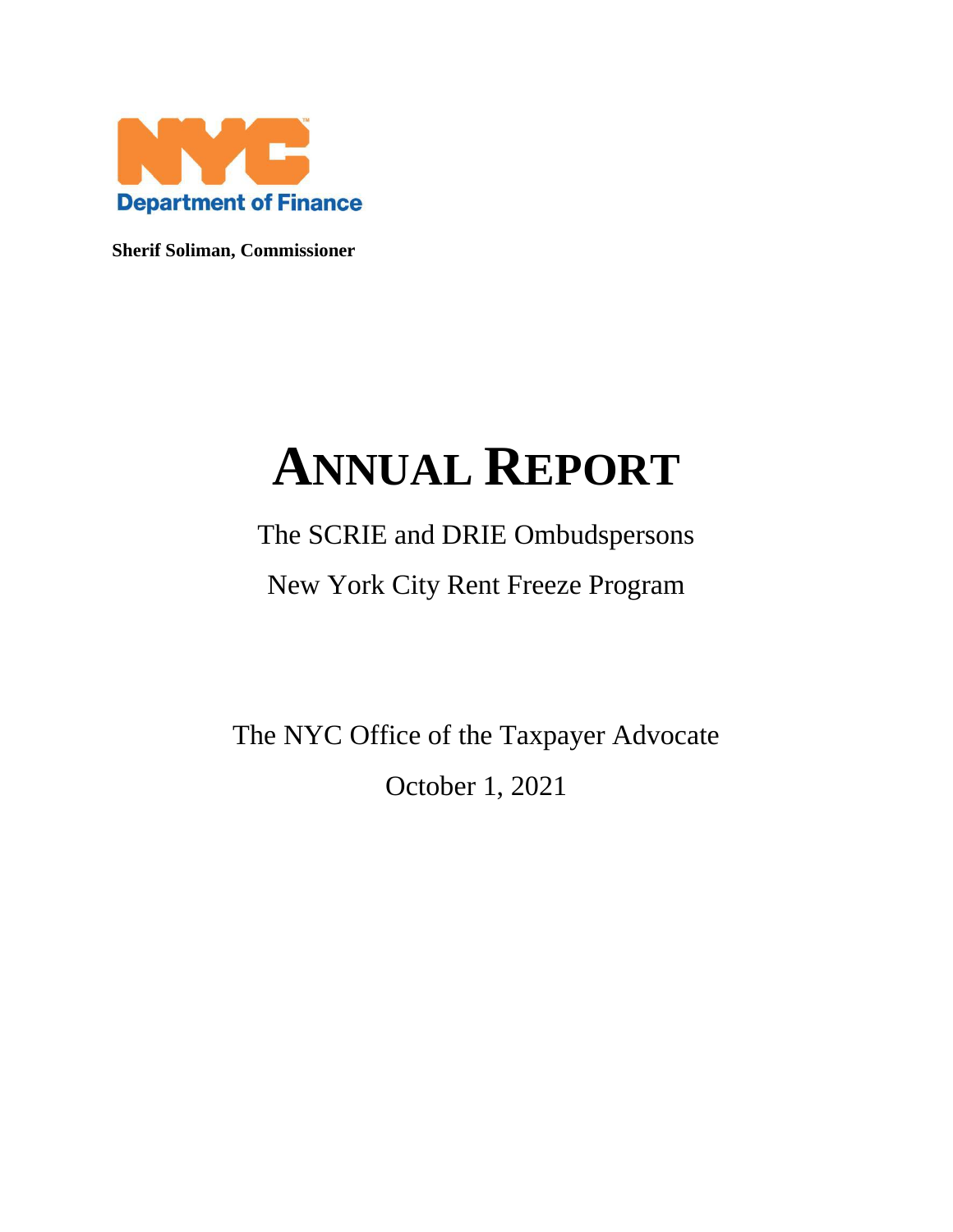# **Table of Contents**

| Part I.  |                 |                                                                                      |
|----------|-----------------|--------------------------------------------------------------------------------------|
|          | A.              | <b>Rent Freeze Program Overview</b>                                                  |
|          | <b>B.</b>       | Establishment of Ombudsperson Positions and Reporting Requirements                   |
|          | $\mathcal{C}$ . | Operations of the Rent Freeze Program Ombudspersons                                  |
|          | D.              | <b>Recent Regulatory Changes</b>                                                     |
| Part II. |                 | Recommendations from the Current Reporting Period, Fiscal Year 20215                 |
|          |                 |                                                                                      |
|          |                 | A. Total Inventory of Cases and Inquiries                                            |
|          |                 | B. Cases and Inquiries by Source                                                     |
|          |                 | C. Cases and Inquiries by Subject Matter                                             |
|          |                 | D. Cases and Inquiries by Borough                                                    |
|          |                 | E. Dollar Impact of Ombudspersons' Work                                              |
|          |                 |                                                                                      |
|          |                 |                                                                                      |
|          |                 |                                                                                      |
|          |                 |                                                                                      |
|          |                 | Appendix I Ombudspersons' Case and Inquiry Dollar Impact by City Council District 22 |
|          |                 |                                                                                      |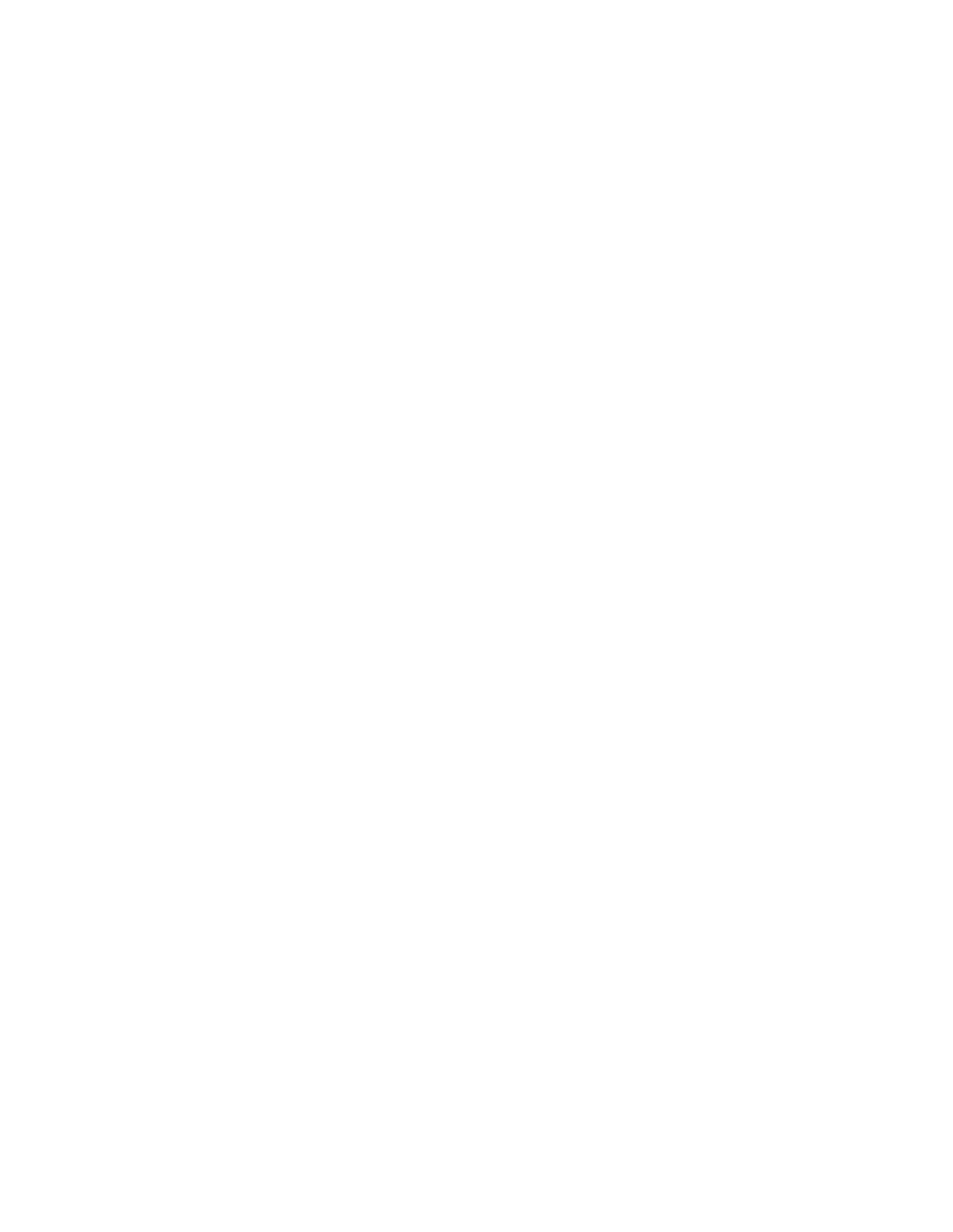# **New York City Office of the Taxpayer Advocate**

# **The SCRIE and DRIE Ombudspersons**

# **Fiscal Year 2021 Annual Report**

# **(Reporting Period: July 1, 2020 – June 30, 2021)**

# **Executive Summary**

The Senior Citizen Rent Increase Exemption (SCRIE) ombudsperson and Disability Rent Increase Exemption (DRIE) ombudsperson positions were created by the New York City Council in 2015 to investigate and address issues concerning the Rent Freeze Program. As part of their duties, the ombudspersons provide data regarding their work at the end of each fiscal year and make annual recommendations to the Department of Finance (DOF) commissioner regarding Rent Freeze Program operations. In the following pages, the ombudspersons deliver their sixth annual report on the New York City Rent Freeze Program. This report covers the period beginning July 1, 2020, and ending June 30,  $2021<sup>1</sup>$ 

During this reporting period, the Rent Freeze Program faced unprecedented challenges posed by the COVID-19 pandemic. The effects of the pandemic on the Rent Freeze Program are apparent throughout this report, from the composition of the ombudspersons' casework to the emphasis on reaching out to new audiences and removing potential barriers so that more low-income households can access SCRIE and DRIE benefits.

The ombudspersons' recommendations to the DOF commissioner, detailed in Part II of this report, center around the following issues:

- 1. Interagency access to data required from Rent Freeze Program applicants enrolled in other City programs.
- 2. A change in DOF's approach to tenants who apply to take over a Rent Freeze Program benefit without having been identified as a household member by the prior tenant.
- 3. Outreach to landlords and management companies with information regarding the Rent Freeze Program's tax abatement credits and DOF resources created specifically for landlords.
- 4. Exploring solutions for the continuation of Rent Freeze Program benefits for surviving household members, tenants who experience long-term income loss, and tenants whose landlord is contractually bound to adhere to Rent Guidelines Board orders.

<sup>&</sup>lt;sup>1</sup> The twelve-month period beginning July 1, 2020, and ending June 30, 2021, is both the ombudspersons' reporting period and DOF's fiscal year. This period may be referred to in this report as the "2020-21 reporting period," "fiscal year 2021," etc.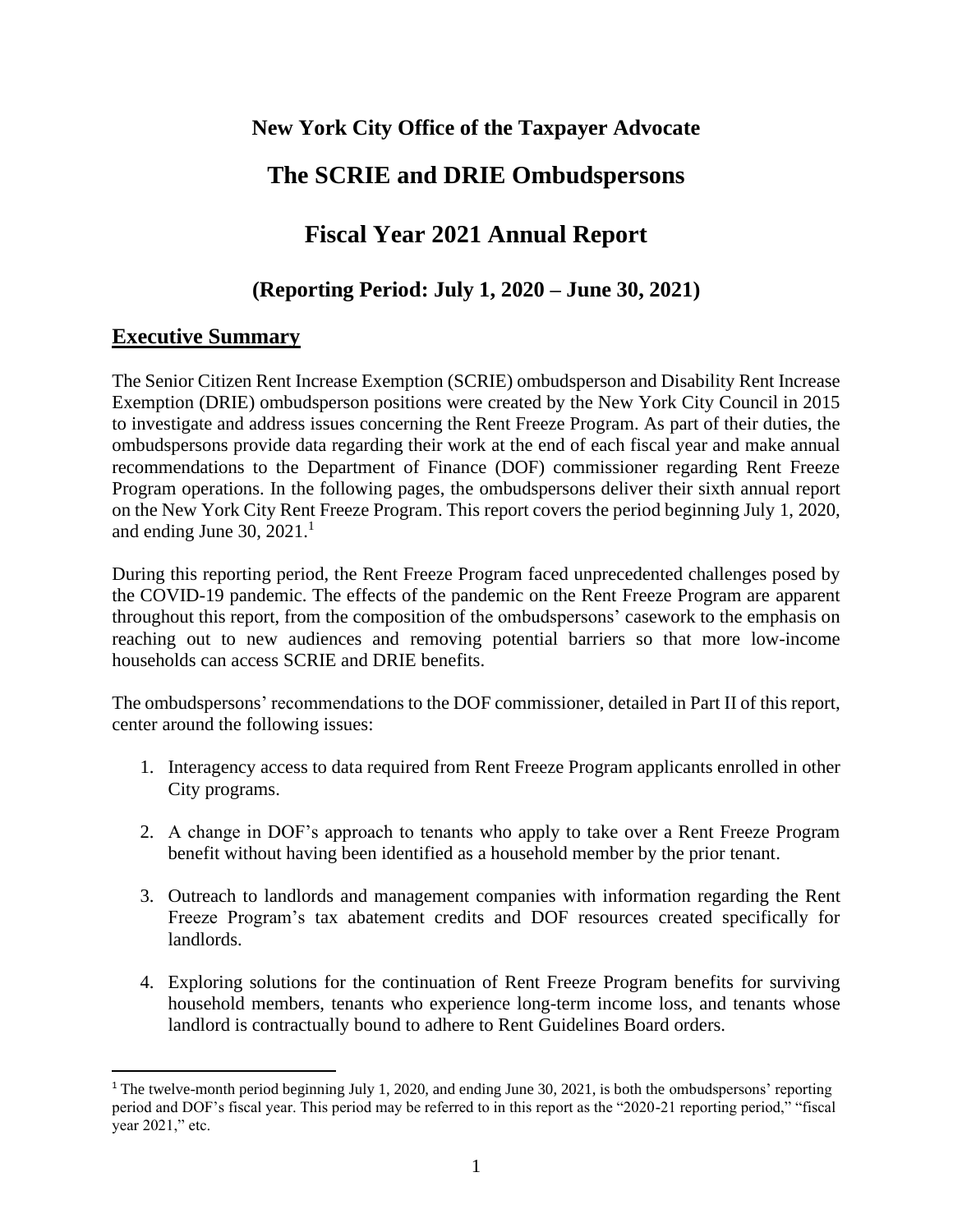This report reflects DOF's substantial efforts—in key areas such as renewal timelines, online application submission, and the appeals process—to adapt to the exigencies of the pandemic while maintaining a sense of continuity for Rent Freeze Program participants.

As in previous reporting periods, the ombudspersons performed their duties with an eye toward DOF's larger mission to administer the tax and revenue laws of the City fairly, efficiently, and transparently to instill public confidence and encourage compliance while providing exceptional customer service.

Further information about the Rent Freeze Program is available at [www.nyc.gov/rentfreeze.](http://www.nyc.gov/rentfreeze) Information about the Office of the Taxpayer Advocate (OTA) is available at [www.nyc.gov/taxpayeradvocate.](http://www.nyc.gov/taxpayeradvocate)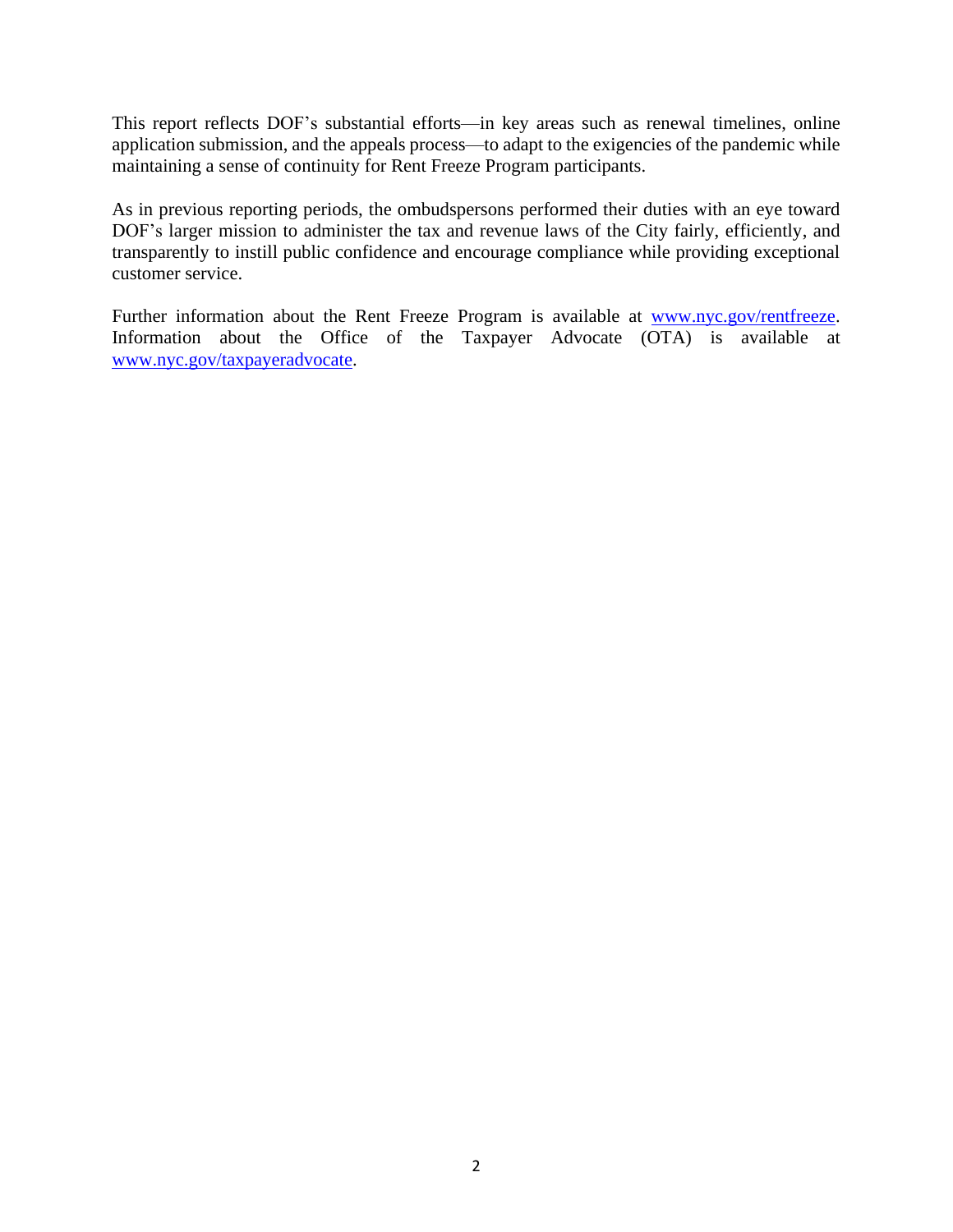# **Part I: Introduction**

# **A. Rent Freeze Program Overview**

The Rent Freeze Program's objective is to help senior citizens and people with disabilities remain in their homes by "freezing" the dollar amount of their monthly out-of-pocket rent. Any increases in rent beyond the "frozen" amount are covered by a tax credit that is applied as a reduction to the building's property taxes.

In 2020, 53,871 households in New York City received SCRIE benefits and 11,803 households received DRIE benefits.<sup>2</sup> DOF's 2018 Report on the New York City Rent Freeze Program<sup>3</sup> reported that the average age of SCRIE benefit recipients was 73.6 and the average household size was 1.5 persons. For the DRIE program, the average age of recipients was 57.5 and the average household size was 1.4 persons.

# **B. Establishment of Ombudsperson Positions and Reporting Requirements**

Section 11-137 of the New York City Administrative Code establishes the SCRIE and DRIE ombudsperson positions within DOF. This section also states that the ombudspersons' duties will include:

- *(i) establishing a system for such ombudspersons to receive complaints with respect to each such rent increase exemption program;*
- *(ii) investigating and responding to complaints received [pursuant to (i), above]; and*
- *(iii) making recommendations to the commissioner of finance regarding the administration of each such rent increase exemption program, which may include recommendations for training appropriate department of finance staff members.* <sup>4</sup>

Today, the ombudsperson positions are within the Office of the Taxpayer Advocate, which reports directly to DOF Commissioner Sherif Soliman.

In addition to establishing the ombudsperson positions, NYC Administrative Code Section 11-137 requires DOF to submit an annual report to the New York City Council:

*No later than October first of each year, the department of finance shall submit a report to the council for the prior fiscal year, indicating:*

*(i) the number and nature of inquiries received by the department of finance and the 311 citizen service center regarding the rent increase exemption programs;*

<sup>2</sup> Preliminary numbers; final recipient count for 2020 to be reported in the next *Report on the New York City Rent Freeze Program.*

<sup>&</sup>lt;sup>3</sup> The *Report on the New York City Rent Freeze Program* is published every three years. The 2018 report is the most recent; the next *Report* will be published at the end of 2021.

<sup>4</sup> New York City Administrative Code § 11-137 (a)(1).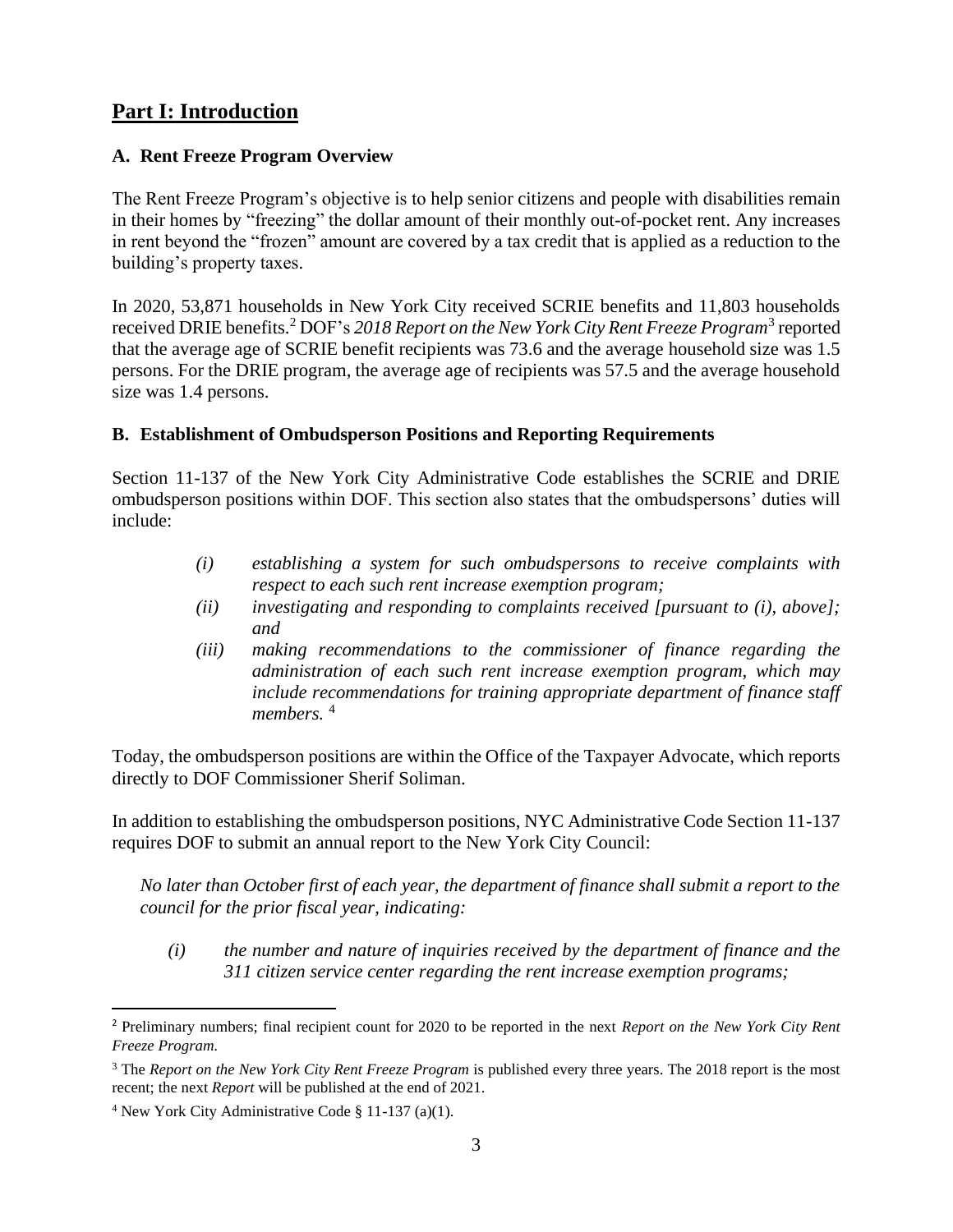- *(ii) the number, nature, and resolution of comments and complaints received by the ombudspersons designated pursuant to paragraph one of subdivision a of this section regarding the rent increase exemption programs; and*
- *(iii) any recommendations made by any such ombudsperson to the commissioner of finance regarding the administration of such rent increase exemption programs.*

# **C. Operations of the Rent Freeze Program Ombudspersons**

The ombudspersons primarily assist tenants with applying for, maintaining, or reinstating Rent Freeze Program benefits when they have been unable to resolve their issues through regular DOF channels. As required by the New York City Administrative Code, the ombudspersons' contact information is included on certain SCRIE and DRIE forms and notices, including those related to the denial of an application or its ensuing appeal, the revocation or termination of benefits, and the denial of a tenant's application to take over an existing benefit.

The ombudspersons can resolve inquiries swiftly and will refer matters unrelated to SCRIE and DRIE to the responsible units within DOF. When necessary, the ombudspersons will open a formal *case* to resolve difficult situations.

The total estimated dollar impact of the ombudspersons' casework in fiscal year 2021 is \$1,020,572.<sup>5</sup> The ombudspersons worked on cases involving tenants in 50 of the city's 51 council districts. More information is available in Part III and Appendix I of this report.

# **D. Recent Regulatory Changes**

On June 13, 2021, DOF promulgated new rules for the Rent Freeze Program, repealing and replacing the previous rules.<sup>6</sup> The new rules provide more comprehensive and detailed guidelines regarding eligibility, the application process, the calculation of frozen rent amounts and tax credits, and the benefit takeover and redetermination processes. Notable provisions include:

- additional guidance as to what constitutes "income" for Rent Freeze purposes;
- a change in the calculation of tax abatement credits for tenants who pay a preferential rent and whose benefits began before June 14, 2019;
- a waiver of the Benefit Takeover Application requirement for spouses and domestic partners who were listed as household members on the original tenant's Rent Freeze applications; and
- a list of circumstances constituting a permanent income loss in the context of redetermination applications.

<sup>5</sup> See Appendix I.

<sup>6</sup> Section 52-01 of Title 19 of the Rules of the City of New York was repealed and replaced by a new Section 52-01. A link to the full text of the new rules is available at [https://rules.cityofnewyork.us/rule/32141/.](https://rules.cityofnewyork.us/rule/32141/)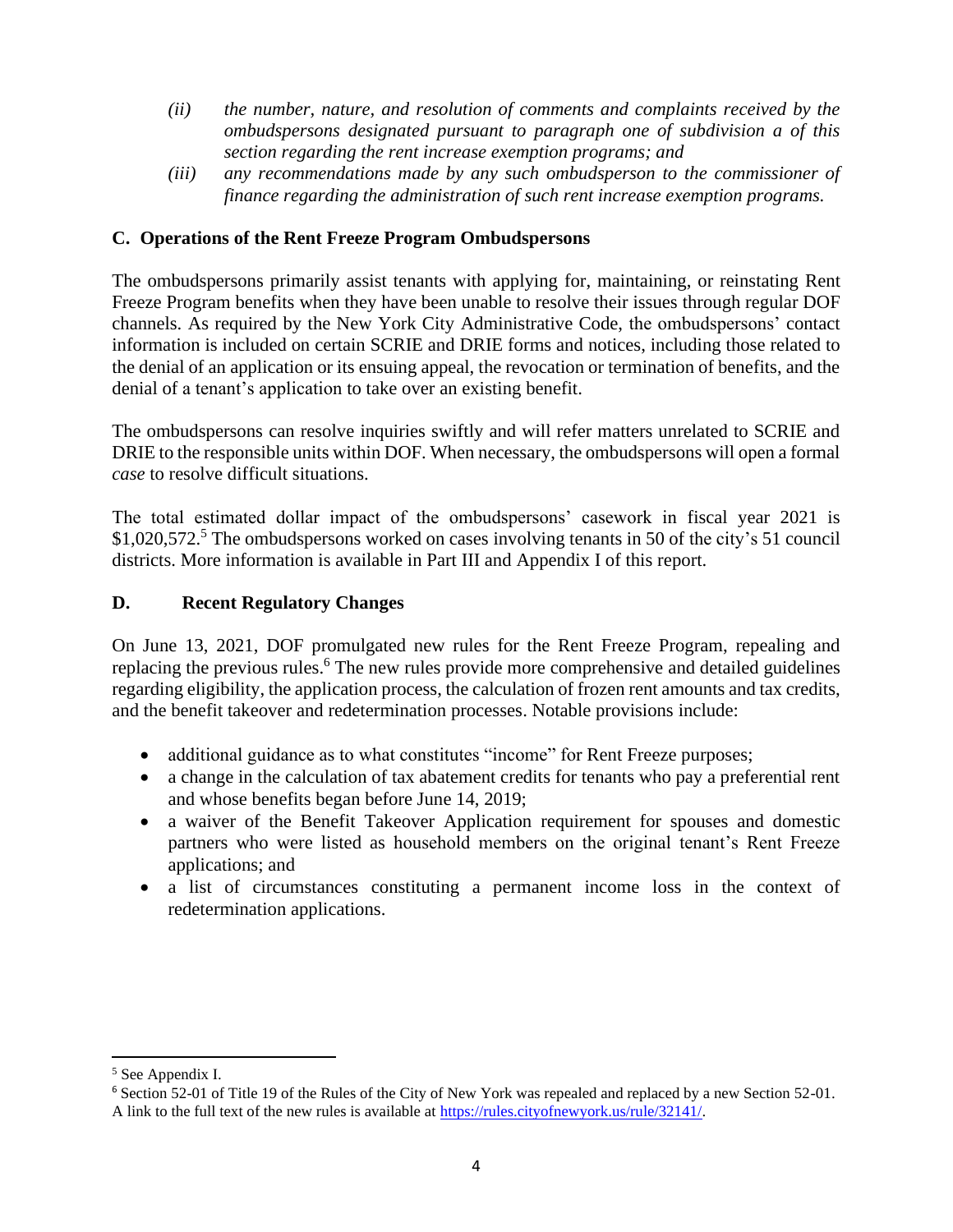# **Part II: Recommendations from the Current Reporting Period, Fiscal Year 2021**

# **A.** Interagency Data on Benefit Programs

Approximately 4% of Rent Freeze Program applicants (17 of 450) who requested assistance from the ombudspersons during the 2020-21 reporting period were enrolled in CityFHEPS, a rental assistance program administered by the Department of Social Services that helps individuals and families find and keep housing.

There is some overlap between the CityFHEPS and Rent Freeze programs. Applicants who meet the income requirements for CityFHEPS generally meet the Rent Freeze Program's income requirements as well.<sup>7</sup> In addition, CityFHEPS approval can be based upon an applicant's residing in a rent-controlled apartment, which is consistent with the Rent Freeze Program's rule that only rent-regulated apartments are eligible.

The number of Rent Freeze Program participants enrolled in CityFHEPS may rise as a result of the enactment of Local Law 71 on June 27, 2021, which will make CityFHEPS available to a larger number of households across the city. CityFHEPS monthly voucher amounts, directly paid to a landlord housing eligible tenants, will increase from \$1,580 to \$1,951, thus increasing the number of qualifying apartments that eligible tenants can afford.

CityFHEPS assistance is included in the calculation of an applicant's income for purposes of determining Rent Freeze eligibility, but DOF relies on applicants to self-report this information. Direct electronic access to basic information regarding enrollment in other City benefit programs would make Rent Freeze income calculations more accurate while simplifying the income verification process for applicants, who currently must obtain and submit documentation of the benefits they are receiving.

Recommendation: Establish a DOF task force to explore the feasibility of accessing other New York City agencies' public benefits databases in order to incorporate certain City benefits, such as CityFHEPS, into the Rent Freeze Program application process.

<sup>7</sup> For CityFHEPS eligibility, gross income must be below 200% of the federal poverty level. For 2021, 200% of the federal poverty level is \$25,760 for a one-person household, \$34,380 for a two-person household, and \$43,920 for a three-person household, all of which fall below the Rent Freeze Program's \$50,000 income ceiling and correspond with the average Rent Freeze household size of 1.5 members. (Figures based on federal poverty guidelines available at https://aspe.hhs.gov/topics/poverty-economic-mobility/poverty-guidelines/prior-hhs-poverty-guidelines-federalregister-references/2021-poverty-guidelines.) For more information on CityFHEPS, see generally, Title 68, Chapter 10 of the Rules of the City of New York.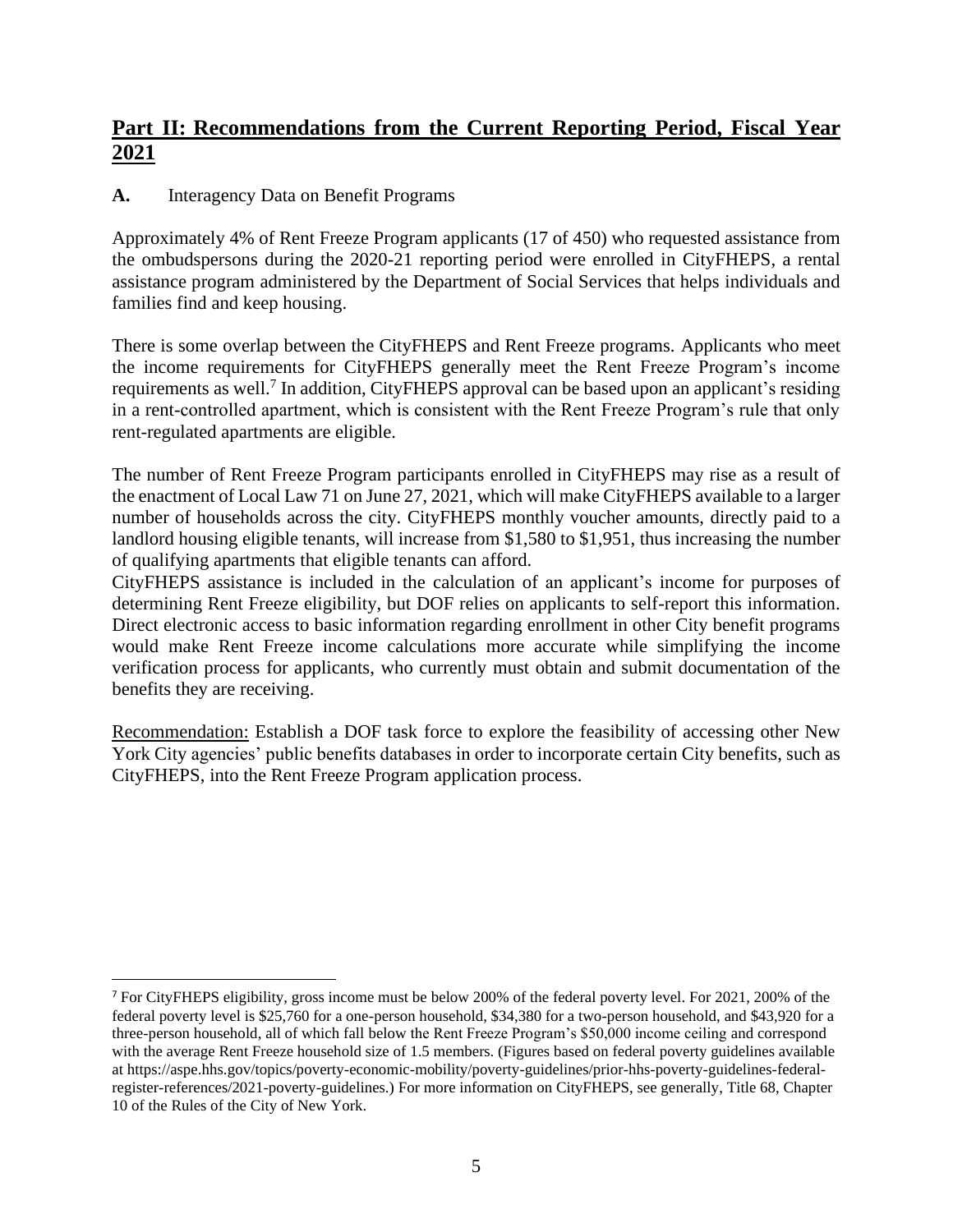# **B.** Prior Application Requirement for Benefit Takeovers

A surviving or remaining tenant can take over the Rent Freeze benefit of a previous tenant who has died or permanently relocated. To do so, the successor tenant must submit a Benefit Takeover Application.<sup>8</sup>

The Benefit Takeover Application's list of eligibility requirements indicates that the successor tenant must have been named a household member in the prior tenant's Rent Freeze applications. This requirement confirms the successor's membership in the SCRIE or DRIE tenant's household and may help document their period of residence prior to the death of the tenant named on the lease.

If a benefit takeover applicant was not listed on the prior tenant's applications, DOF's current practice is to send a denial letter citing the applicant's absence from prior applications. The recipient may be unaware that DOF may approve a Benefit Takeover Application without this requirement if the addition of the successor tenant's income would not have impacted the household's Rent Freeze eligibility.

Of 505 Benefit Takeover Applications received during the reporting period, 53 were denied. Thirty-two of the 53 denials (60.37% of all denials and 6.3% of all applications) occurred because the applicant was not listed on the previous tenant's applications.<sup>9</sup> No applicants denied for this reason filed appeals, and informal reconsiderations were requested in only three cases, all by experienced attorneys.

Recommendation: To ensure that every benefit takeover applicant is given sufficient opportunity to continue the household's Rent Freeze Program, as well as uphold the purposes served by the prior application requirement, the ombudspersons recommend:

- a) Reminding tenants on renewal applications of the importance of updating their list of household members, particularly because benefit takeover applicants must be named on prior applications.
- b) In cases where a benefit takeover applicant is not listed on the prior tenant's Rent Freeze applications but is otherwise eligible, the initial response should not be a denial letter. Instead, the response should request, for example, additional documentation to establish that the addition of the applicant's income in past applications would not have made the household ineligible to receive benefits.
- c) Explore legislative action that would allow a Rent Freeze Program benefit to be assigned to spouses or domestic partners jointly, so that an eligible surviving spouse or domestic partner could continue to receive the benefit.

<sup>&</sup>lt;sup>8</sup> As of June 13, 2021, the new DOF Rules for SCRIE and DRIE created an exception for spouses and domestic partners, who will not be required to submit a Benefit Takeover Application in certain cases. (See § 52-07(b)(2)(i) of Title 19 of the Rules of the City of New York.)

<sup>&</sup>lt;sup>9</sup> The reasons for the other 21 application denials were: age ineligibility (11), failure to complete the application (5), income ineligibility (2), not qualifying under DRIE requirements for disability (2), and the prior tenant's benefit having already been revoked (1). These figures are based on a manual count of Benefit Takeover Applications and a review of the documented outcomes.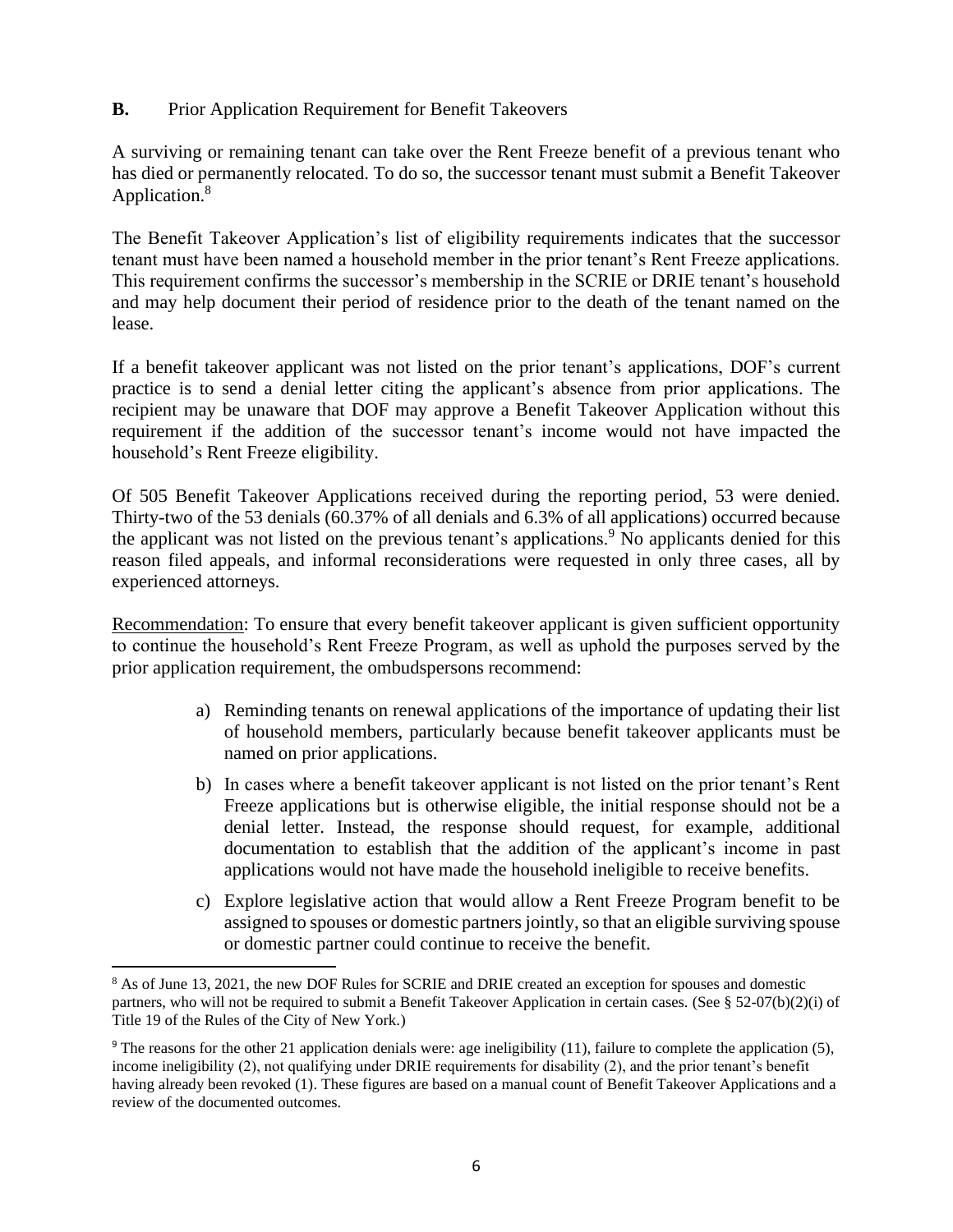# **C.** Management/Owner Outreach

During the 2019-20 reporting period, the ombudspersons handled 69 cases or inquiries involving landlords who claimed that their tenants' rents were in arrears based upon the landlords' not having received the correct tax credit amount from DOF. In the 2020-21 reporting period, that number more than doubled to 171. Upon review, all of these cases and inquiries resulted from landlords misunderstanding either the effect of recent legislation on the Rent Freeze Program or the basics of the program itself. DOF's outreach during the reporting periods was designed for tenant applicants, rather than landlords or building management.

Recommendation: Hold Rent Freeze Program information sessions tailored to management companies and property owners. These sessions should cover such topics as the Landlord Express Access Portal, the Rent Freeze forms created for landlords, and landlords' obligations under the Rent Freeze Program.

**D.** Exploration of Rent Freeze Program Benefit Continuation

The ombudspersons will explore, together with the relevant DOF divisions, possible solutions in the following areas of the Rent Freeze Program:

a) Delayed SCRIE Benefit Takeover Based on Age Eligibility

The number of Benefit Takeover Applications submitted to DOF has increased significantly over the past two years.

During the 2019-20 reporting period, DOF received 113 Benefit Takeover Applications for the Rent Freeze Program. For the first six months of that period, the agency received an average of 5.17 applications per month; for the second half of the period, the number increased to 17.67. In the current reporting period, the number of Benefit Takeover Applications rose to 505, a 345.13% increase over the previous reporting period.<sup>10</sup>

Although the Rent Freeze Program does not request information regarding the cause of a tenant's death, the marked increase in Benefit Takeover Applications may reflect the elderly population's heightened susceptibility to COVID-19.

The Rent Freeze Program benefit takeover rules state that successor applicants must meet the program's eligibility requirements at the time of application, which is generally required to be within six months of the prior tenant's death or relocation. In the case of SCRIE, this includes the requirement that recipients be at least 62 years old. As of this reporting period, 17% of the spouses and partners of current Rent Freeze program recipients do not meet the age eligibility requirement.

 $10$  Benefit Takeover Applications can be based on either the death or the permanent relocation of the primary tenant. The vast majority of these applications, however, are submitted due to the death of the tenant. Of the 505 Benefit Takeover Applications received during the 2020-21 reporting period, 501 were submitted following the death of a SCRIE or DRIE tenant.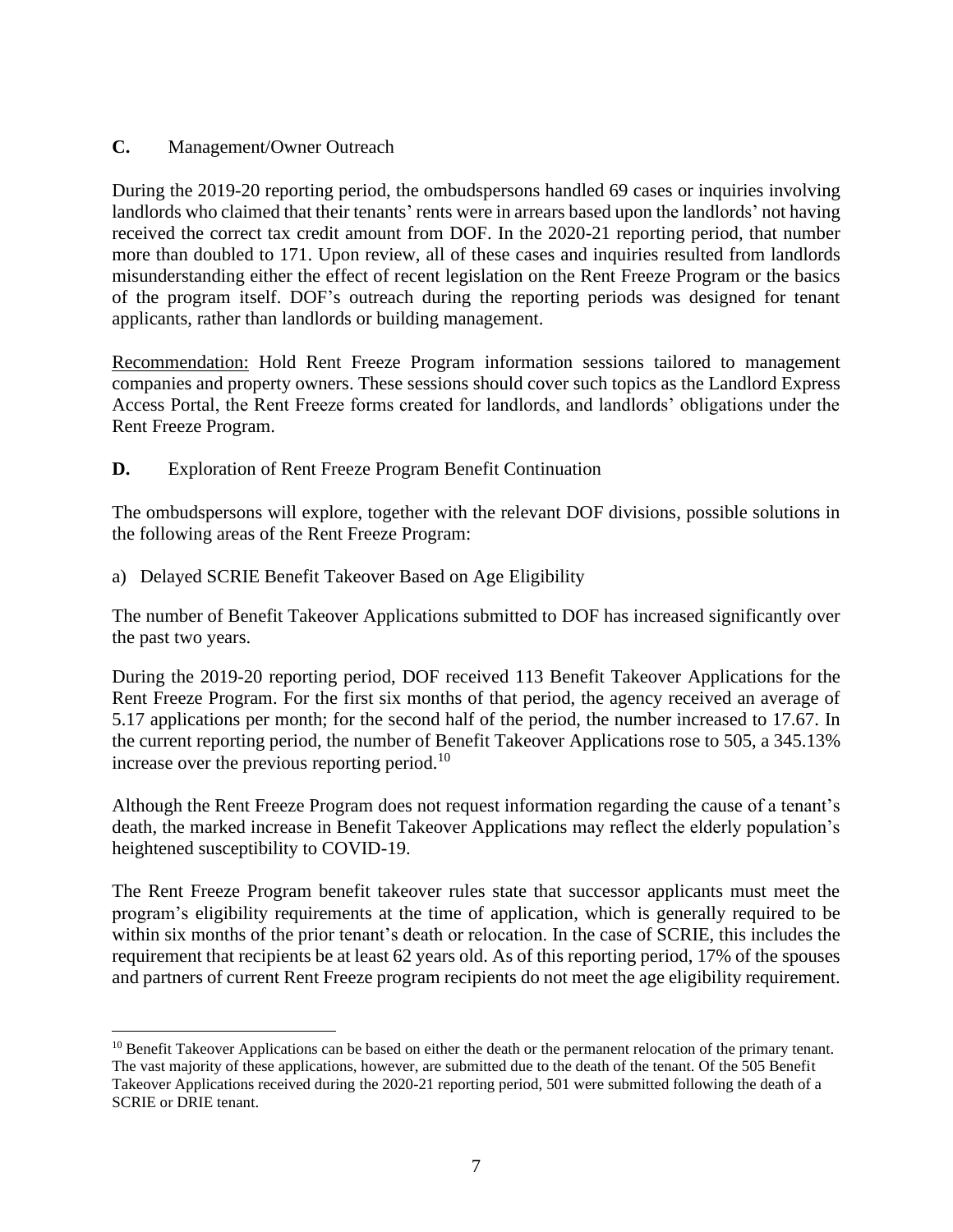For the families of successor tenants who are not eligible for DRIE and are not yet old enough to qualify for SCRIE, this can mean a significant increase in rent immediately upon the death or permanent relocation of the primary tenant. The successor tenant may apply for SCRIE upon reaching the required age, but at that point, the new frozen rent amount may be significantly higher than the previous one. The ombudspersons will explore with relevant DOF divisions how successor tenants who are not yet age eligible might preserve the benefit of SCRIE for their households until they reach age eligibility.

# b) Redetermination Based on Long-Term Income Loss

During this reporting period, the ombudspersons received inquiries as to whether a frozen rent amount can be lowered for people who have lost income and wish to return to work, but see no possibility of earning their former income level. Many report having worked in a sector, such as the arts or the food service industry, that has been especially hard hit by the COVID-19 pandemic.

Under current Rent Freeze Program rules, tenants who have suffered a "permanent" loss of at least 20% of their income can submit an Application for Redetermination to request a lower frozen rent amount. The requirement that the income loss be "permanent" means that only Rent Freeze Program participants who can show that the change in income is based on the death or permanent move of a family member, a permanent disability, or a formal retirement are eligible for redetermination. By this criterion, Rent Freeze Program participants who cannot find work, but wish to continue working, are excluded from redetermination because their income loss cannot be considered "permanent." Of the 387 Redetermination Applications reviewed during this reporting period, 63 (16.27%) were denied on the basis that the stated income loss was not permanent.

For tenants who lose a significant part of their income for an extended period, however, even the frozen rent amount can be a financial hardship, regardless of whether the loss is permanent. The ombudspersons will explore with relevant DOF divisions how redetermination could be approved in cases of long-term income loss that extends through multiple benefit cycles.

c) Deeming Eligibility for Contract-Based "Regulation"

The statutes governing the Rent Freeze Program state that only certain rent-regulated apartments are eligible for benefits.<sup>11</sup> During the reporting period, the ombudspersons received inquiries from not-for-profit organizations as to whether renters might be eligible for the Rent Freeze Program while living in non-rent-regulated apartments whose landlords are legally obligated to limit rent increases as if the apartments were regulated. In such "contract-based" situations, which sometimes arise when the landlord enters a binding agreement to settle a dispute, Rent Freeze Program benefits may be available to the tenant even though the apartment does not technically fall into the traditional categories of eligibility.<sup>12</sup> Currently, requests to have rent frozen in a contract-based rent-regulated apartment must be reviewed on a case-by-case basis by DOF's Legal

<sup>&</sup>lt;sup>11</sup> NY Real Property Tax Law § 467-b(1)(a) defines dwelling units that are rent-regulated as units subject to the Emergency Housing Rent Control Law, the Rent and Rehabilitation Law of the City of New York, or the Emergency Tenant Protection Act of 1974.

 $12$  The categories of eligible apartment units are rent-stabilized units, rent-controlled units, rent-regulated hotel units, Housing Development Fund Corporation (HDFC) Cooperative Shareholder apartments, and Mitchell-Lama apartments.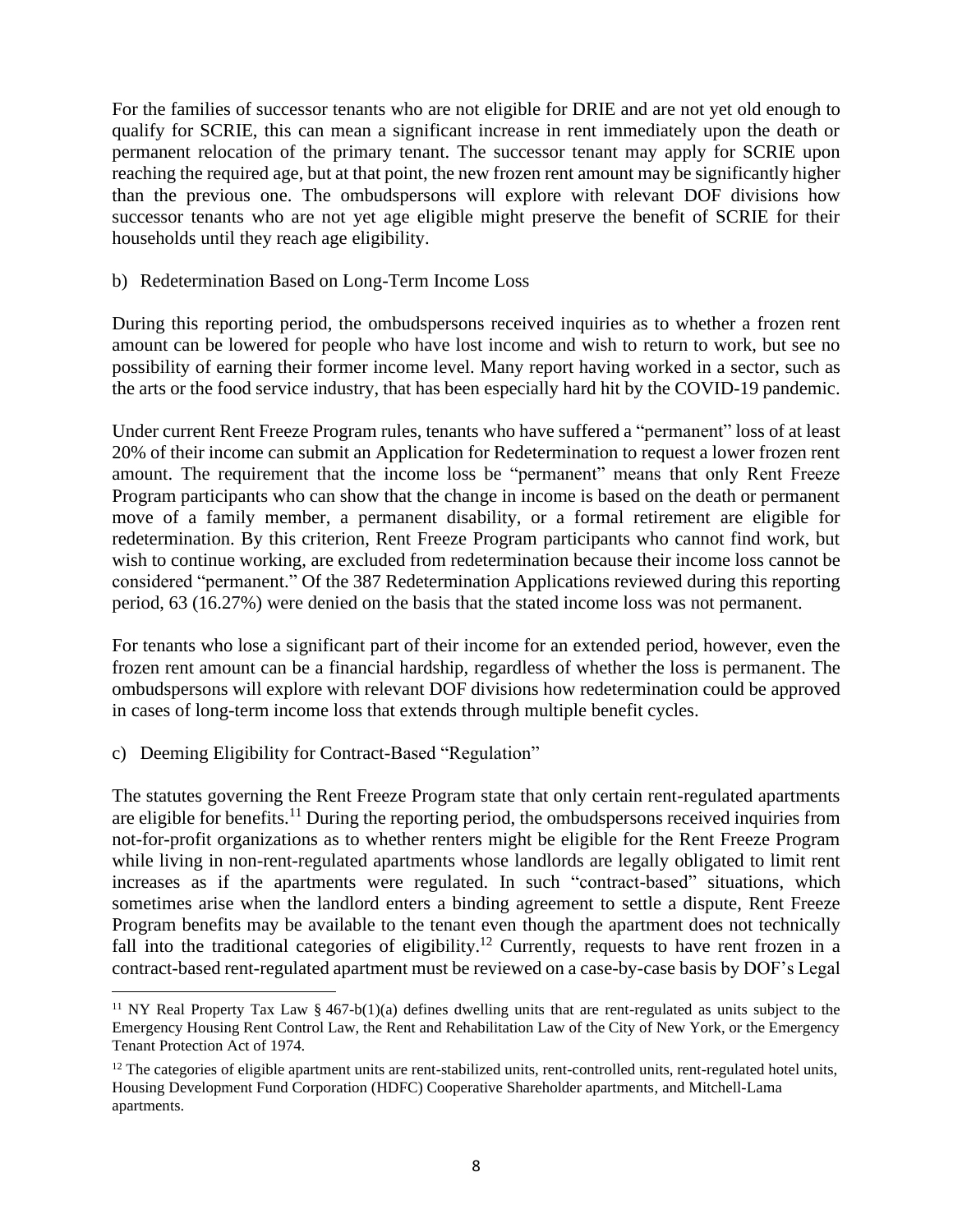Affairs Division. During the review process, tenants and landlords are uncertain if their arrangement will be sufficient to render the apartment in question eligible for the Rent Freeze Program, which in turn may cause delays or become an obstacle to reaching a final agreement.

The ombudspersons will explore with relevant DOF divisions how apartments that are treated as rent-regulated by agreement between landlord and tenant may fall within the meaning of "rentregulated" for purposes of determining SCRIE/DRIE eligibility.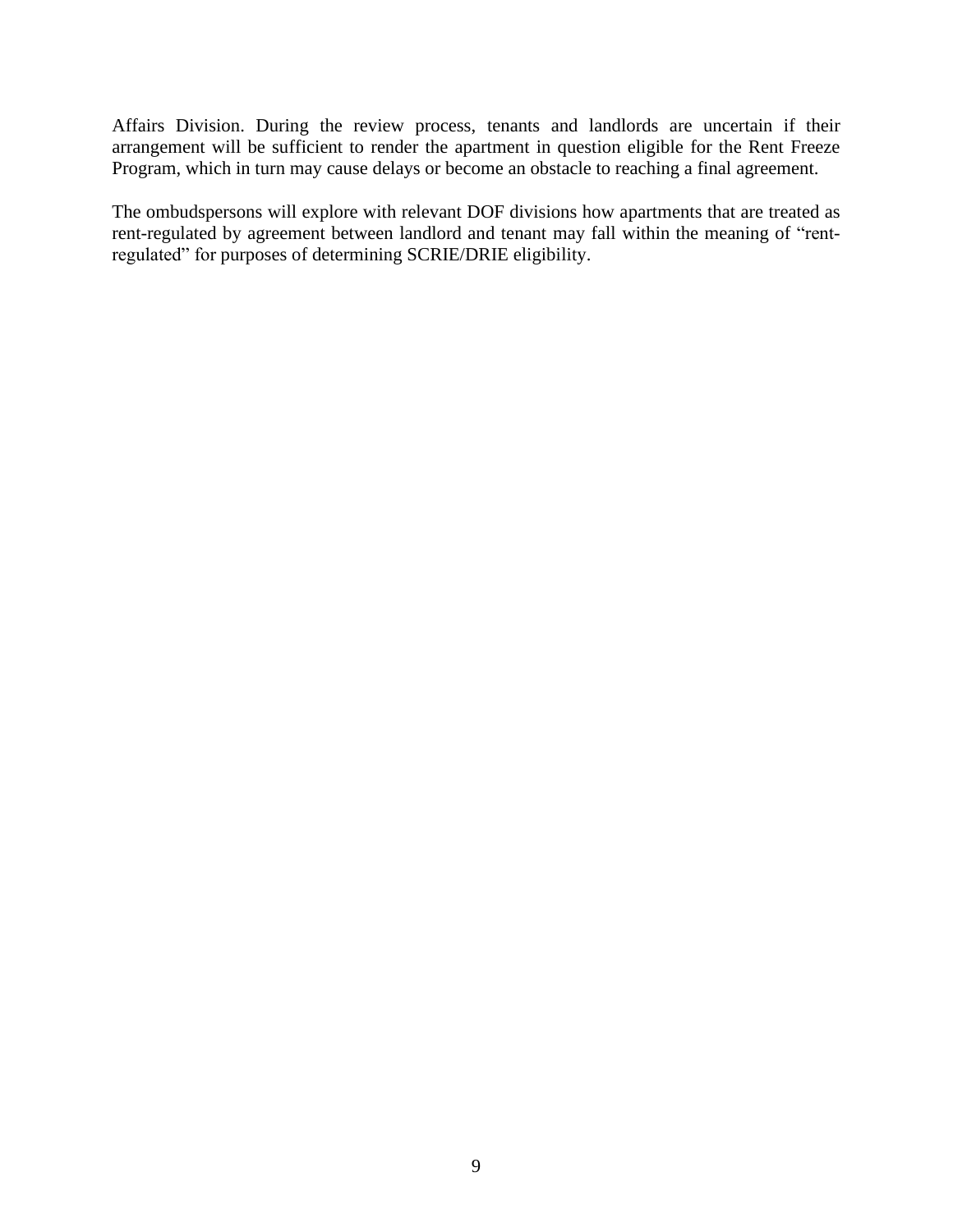# **Part III. Rent Freeze Program Statistics for Fiscal Year 2021**

# a) **Total Inventory of Cases and Inquiries**

From July 1, 2020, through June 30, 2021, a total of 1,126 cases and inquiries were submitted to the ombudspersons, an increase of 34% from the previous year. SCRIE matters accounted for 73% of the ombudspersons' workload this year, up slightly from 69% last year. Both cases and inquiries increased from last year, with cases at a five-year high. Cases comprised a larger share (46%) of the ombudspersons' workload this year, an indication that the ombudspersons are reviewing more complex issues.

There is no single factor that provides a definitive explanation for the decrease in inquiries over the past two years compared to the previous three. The most likely factor was the DOF customer contact center, established in 2019, which serves as a frontline resource for Rent Freeze Program participants with simple questions who in previous years might have contacted the ombudspersons. The effects of COVID-19 and the corresponding public restrictions likely intensified this dynamic, as indicated by an additional 31% increase in the customer contact center's volume.



# **SCRIE and DRIE Ombudsperson Total Workload by Fiscal Year**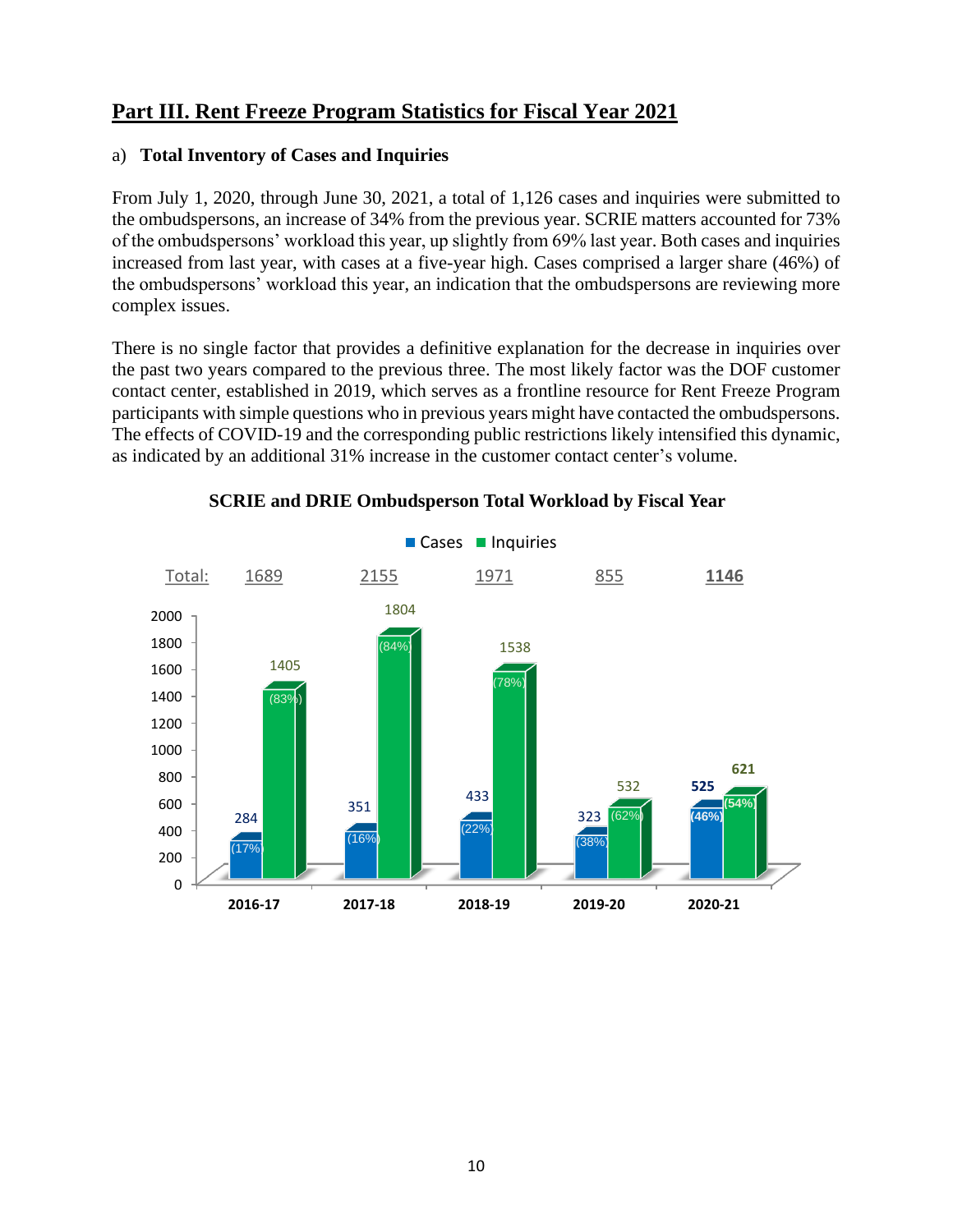#### b) **Cases and Inquiries by Source**

The ombudspersons receive referrals through emails, online submissions (via the Rent Freeze website),<sup>13</sup> phone calls, and letters, with email accounting for nearly half of all referrals in 2021. For this reporting year, the ombudspersons have begun tracking referrals by community-based organizations (CBOs).

The smaller charts on the right further detail the source of referrals received via emails and phone calls. Applicants are more likely to be redirected to the ombudspersons via a third party, rather than via direct contact. Nearly 60% of emailed inquiries and cases came from another DOF division or unit, a CBO, an elected official, or another City entity, particularly the Mayor's Public Engagement Unit. Similarly, nearly 60% of calls were redirected from the customer contact center via 311.<sup>14</sup> Less than one-third of inquiries and cases came via direct phone calls to the ombudspersons.



# **Total Cases and Inquiries by Source for Fiscal Year 2021**

 $<sup>13</sup>$  The ombudspersons began separately tracking submissions via the "contact us" pages at www.nyc.gov/finance in early</sup> 2020 and intend to disaggregate the web/email matter count in future annual reports.

 $14$  The "311" category indicates calls directed to the ombudspersons by 311, which were, with very few exceptions, initiated by tenants and landlords. Likewise, the "Direct Phone" and "Direct Email" categories generally correspond to contact by Rent Freeze participants (both landlords and tenants). Calls or emails from CBOs on behalf of tenants were counted in the "CBOs" subcategory.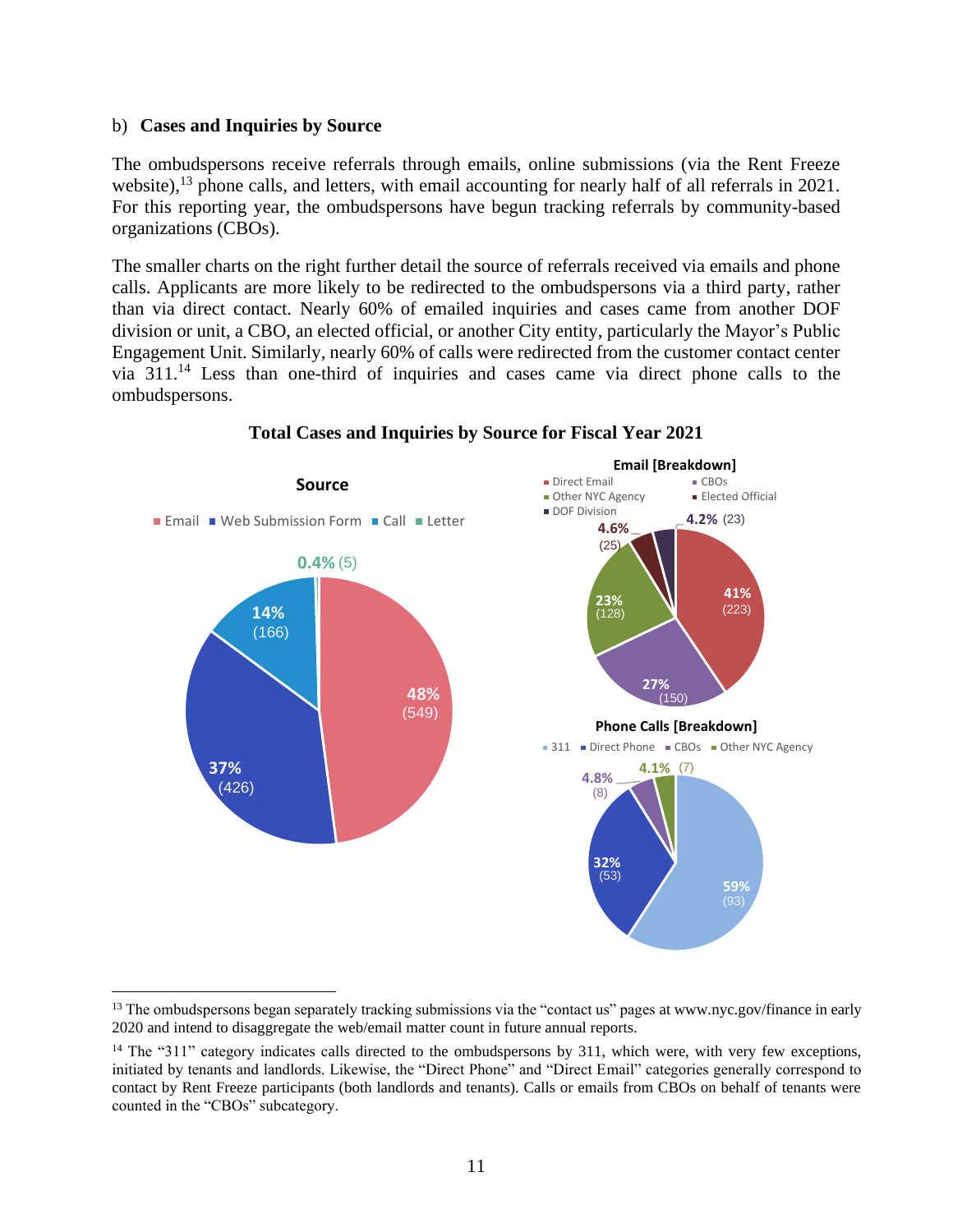#### c) **Cases and Inquiries by Subject Matter**

The ombudspersons' workload falls into five general categories: application procedures and processing, understanding the SCRIE and DRIE benefits, tax abatement credit (TAC) issues, benefit issues, and miscellaneous inquiries.<sup>15</sup>

Application processing questions remain the primary reason customers contact the ombudspersons each year, though this category has shrunk in proportion to the others. Among the cases and inquiries in the application processing category, more than 70% (368) required the ombudspersons to guide applicants through the application process, often by tracing documents or identifying and submitting the necessary documents to complete their applications, and explaining the process to the tenant. Approximately 70 other cases and inquiries required the ombudspersons to determine the current status of the customers' initial, renewal, or appeal applications. The remaining cases and inquiries covered a range of more minor tenant requests, such as asking for materials to be mailed to them or resending a TAC report to their landlords.

The greatest change has been in the "Understanding SCRIE DRIE" category, which has increased nearly fivefold over the past three years. The increase is at least partly due to questions regarding changes in the Rent Freeze Program's treatment of preferential rent under the New York State Housing Stability and Tenant Protection Act of 2019 (HSTPA), and how the Rent Guidelines Board's June 17, 2020, rent increase order might affect SCRIE/DRIE benefits. Queries regarding the modification of renewal deadlines due to COVID-19 also increased in this reporting period.



# **Total Cases and Inquiries by Subject Matter by Fiscal Year**

<sup>&</sup>lt;sup>15</sup> Miscellaneous inquiries generally involve matters outside the scope of the ombudspersons' duties, or instances in which the tenant or tenant's representative was unreachable after initial contact and the matter was closed without sufficient information to categorize the inquiry.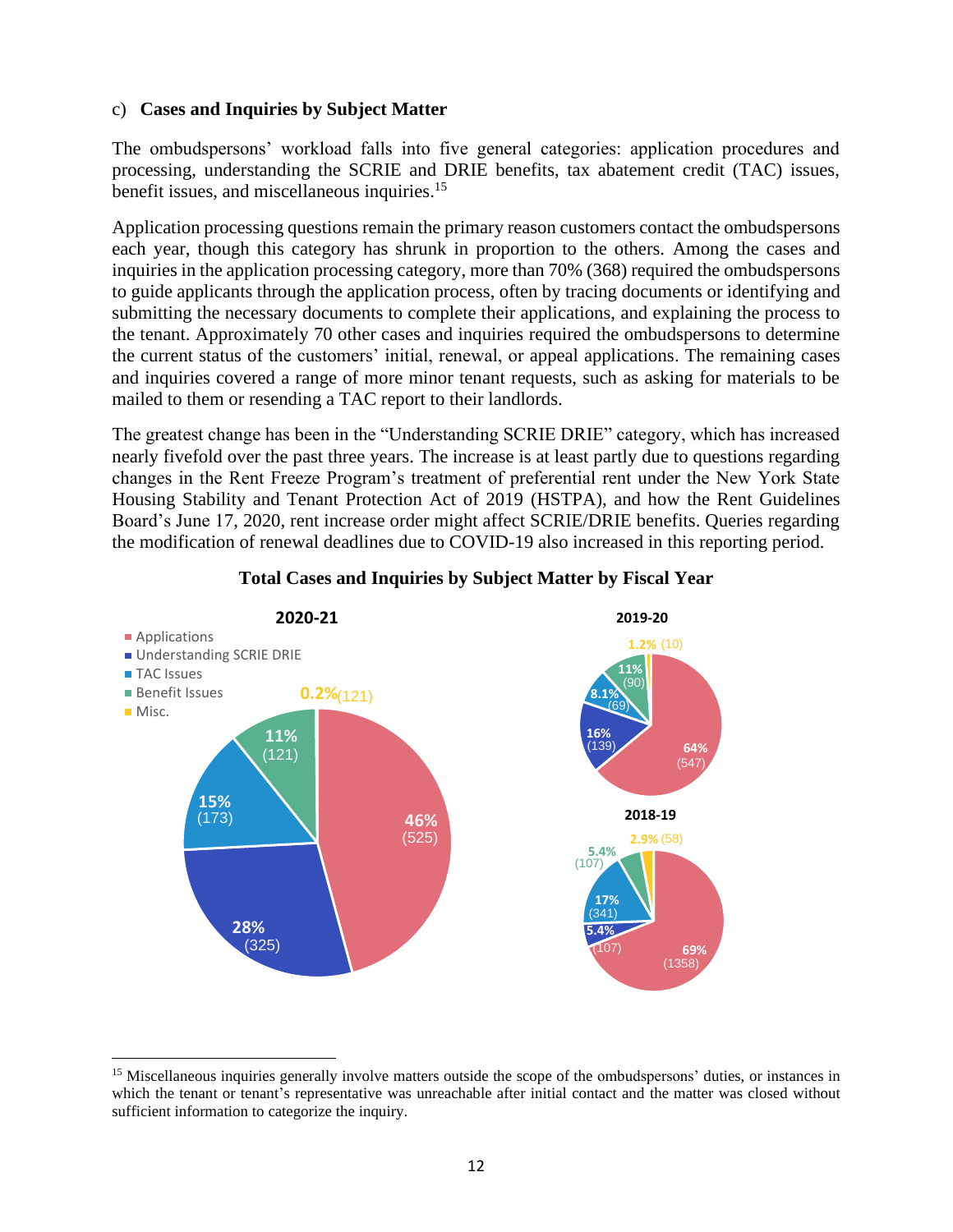# d) **Cases and Inquiries by Borough**

The chart below shows the percentage of the SCRIE and DRIE ombudspersons' inquiries and cases by borough.<sup>16</sup> The ombudspersons' caseload was fairly consistent with the distribution of rentregulated units in New York City's five boroughs.<sup>17</sup> Manhattan accounted for the most cases and inquiries, followed by Brooklyn, the Bronx, and Queens. The relative scarcity of rent-regulated units in Staten Island is likely reflected in the low volume of cases and inquiries from that borough.



# **Total Cases and Inquiries by Borough by Fiscal Year**

<sup>&</sup>lt;sup>16</sup> Inquiries from persons outside of the five boroughs or where the tenant's address was not provided were categorized as "unidentifiable" for purposes of this chart.

<sup>17</sup> *2018 Report on the New York City Rent Freeze Program*:

https://www1.nyc.gov/assets/rentfreeze/downloads/pdf/2018-scrie\_drie\_report.pdf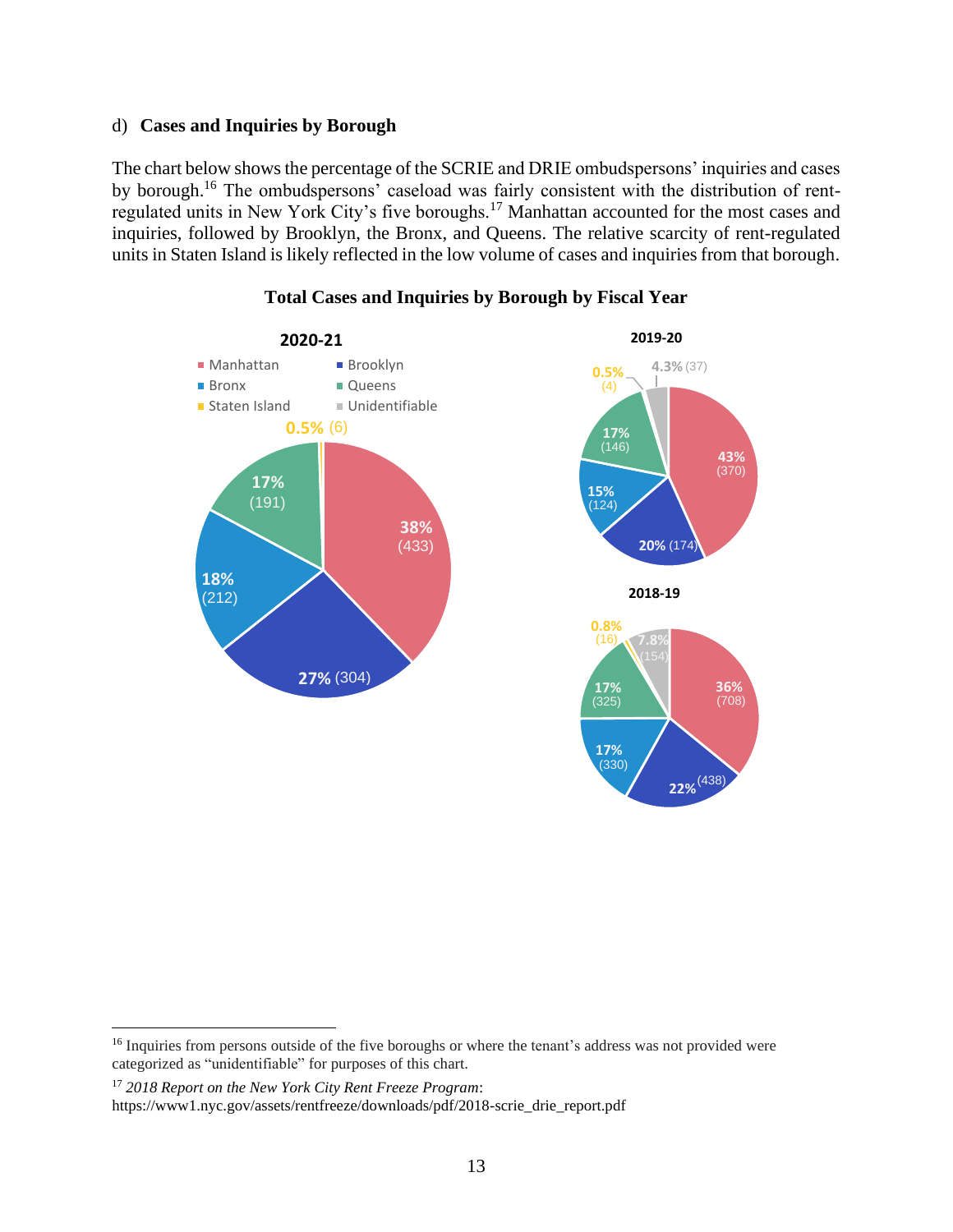### e) **Dollar Impact of Ombudspersons' Work**

The dollar impact of the ombudspersons' work can be measured by the increase in tax abatement credits (TAC) issued in connection with a SCRIE or DRIE matter resolved with the ombudspersons' intervention. The City provides landlords a TAC to offset the difference between the frozen rent and the legal rent; impact can thus be measured after cases are resolved. In the 2020-21 reporting period, the ombudspersons' dollar impact exceeded \$1 million for the first time.

This year, while the ombudspersons resolved the highest number of cases (525) since their positions were created, the average dollar impact per case (\$1,944) was lower than in previous years. This was due to an increase in cases that generated low or no TAC amounts, such as presubmission cases or pending initial applications that would previously have been delivered in person to DOF business centers.<sup>18</sup>



#### **Ombudspersons' Dollar Impact for Last Five Full Years**

<sup>&</sup>lt;sup>18</sup> From July to December 2020, to alleviate the effects of the COVID-19 pandemic, the ombudspersons broadened the types of issues for which they provided assistance, to ensure any SCRIE/DRIE applicant who contacted the office would receive help.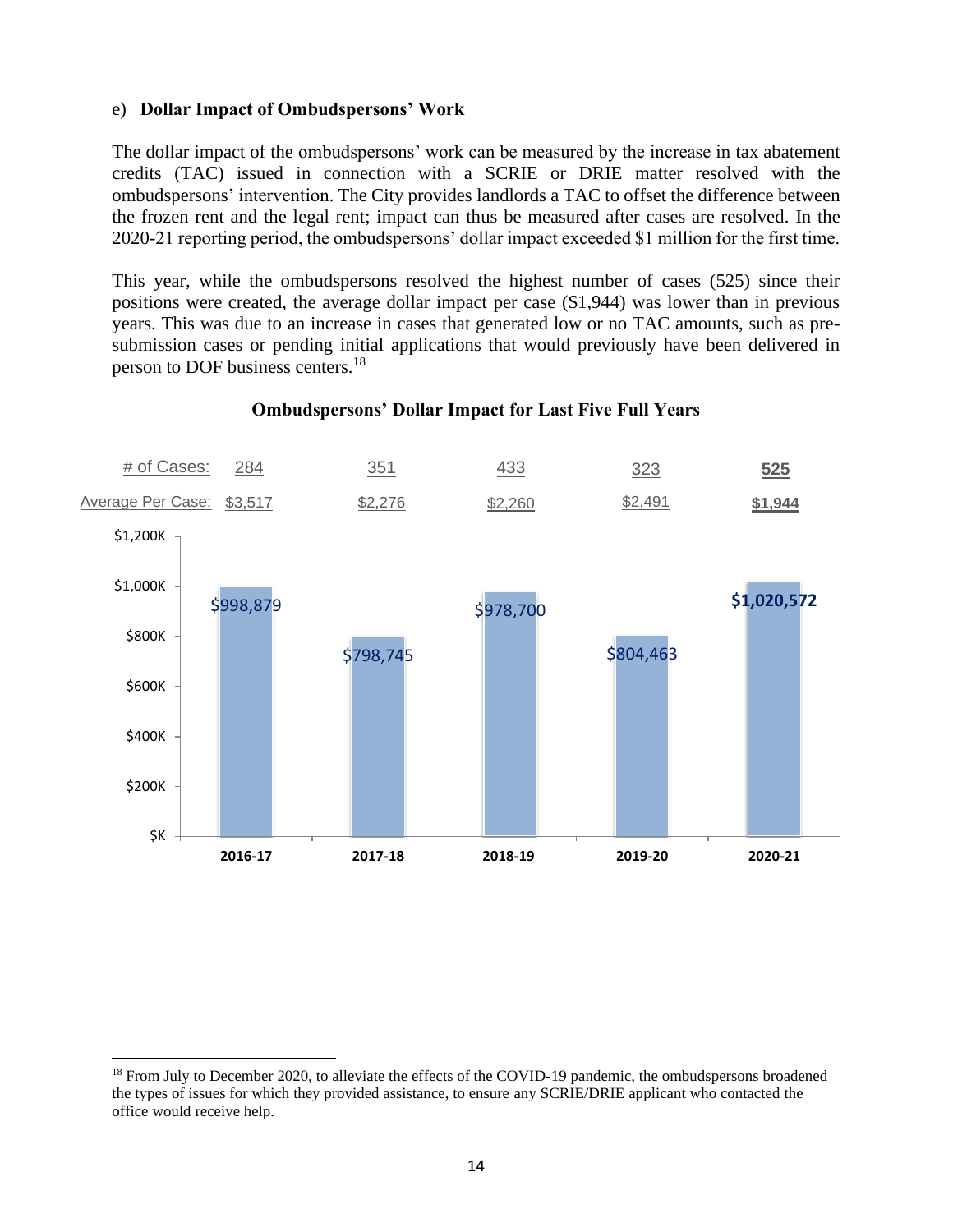# **Part IV. Ongoing Developments in the Rent Freeze Program**

# **A. Late Renewals**

In early 2020, DOF recognized that enforcement of the usual deadline for SCRIE/DRIE benefit renewal (within six months of the end of the existing benefit) could lead to widespread revocations, given the additional challenges brought about by the COVID-19 pandemic. DOF therefore placed a temporary moratorium on revocations based solely on failure to renew on time and, under guidance from the agency's Legal Affairs Division, granted recipients an additional six months to renew, beyond the initial six-month grace period. The additional six months, given on the basis of COVID-19 constituting "good cause," applied to benefits ending in December 2020 or later.<sup>19</sup> The extension was granted automatically; eligible recipients were not required to request it.

As New York City emerges from the pandemic, the ombudspersons will continue discussions with OTA and DOF's Property, External Affairs, and Legal Affairs divisions regarding the processing of late renewals.

# **B. Short-Form Eligibility**

Rent Freeze recipients who have been approved for benefits for at least five consecutive application periods are eligible to renew with a simple short-form application. Their eligibility to use the short-form application is confirmed via an automatic count performed by the Rent Freeze Program's database. The ombudspersons requested an examination of whether the automated count would include applicants who have had multiple revocations and reinstatements, as well as those who have submitted new initial applications while awaiting responses to an appeal. DOF's Finance Information Technology Division is reviewing the database's operation to ensure that the count operates as intended and does not exclude customers under the scenarios described above.

# **C. Landlord's Claims of Tenant Ineligibility**

Under current Rent Freeze Program rules, a landlord can challenge a tenant's SCRIE or DRIE approval by claiming that the tenant is not eligible for benefits. The Rent Freeze Program notifies the tenant of the landlord's challenge by mail. The failure of the tenant to respond within a certain timeframe may cause the household's benefits to be terminated. Tenants who are traveling or hospitalized may not be able to respond in time to keep their benefits.

The ombudspersons believe that landlords should be required to provide convincing evidence of their tenants' ineligibility. Absent such evidence, they should be required to provide a notarized affidavit in order for their claim to move forward.<sup>20</sup> Tenants should have six months from the date of the mailed appeals notice to respond, subject to the usual bases for extensions of time. In addition, copies of all notices should be sent automatically to any tenant representatives on file.

<sup>&</sup>lt;sup>19</sup> Section 52-02(d)(1)(iv) of the new rules establishes that COVID-19 is "good cause" for delay, and therefore a sufficient basis for being granted an additional six months beyond the renewal grace period.

<sup>&</sup>lt;sup>20</sup> Rent Freeze application processors already make such assessments when reviewing a tenant's evidence—for example, that a member of the household has relocated.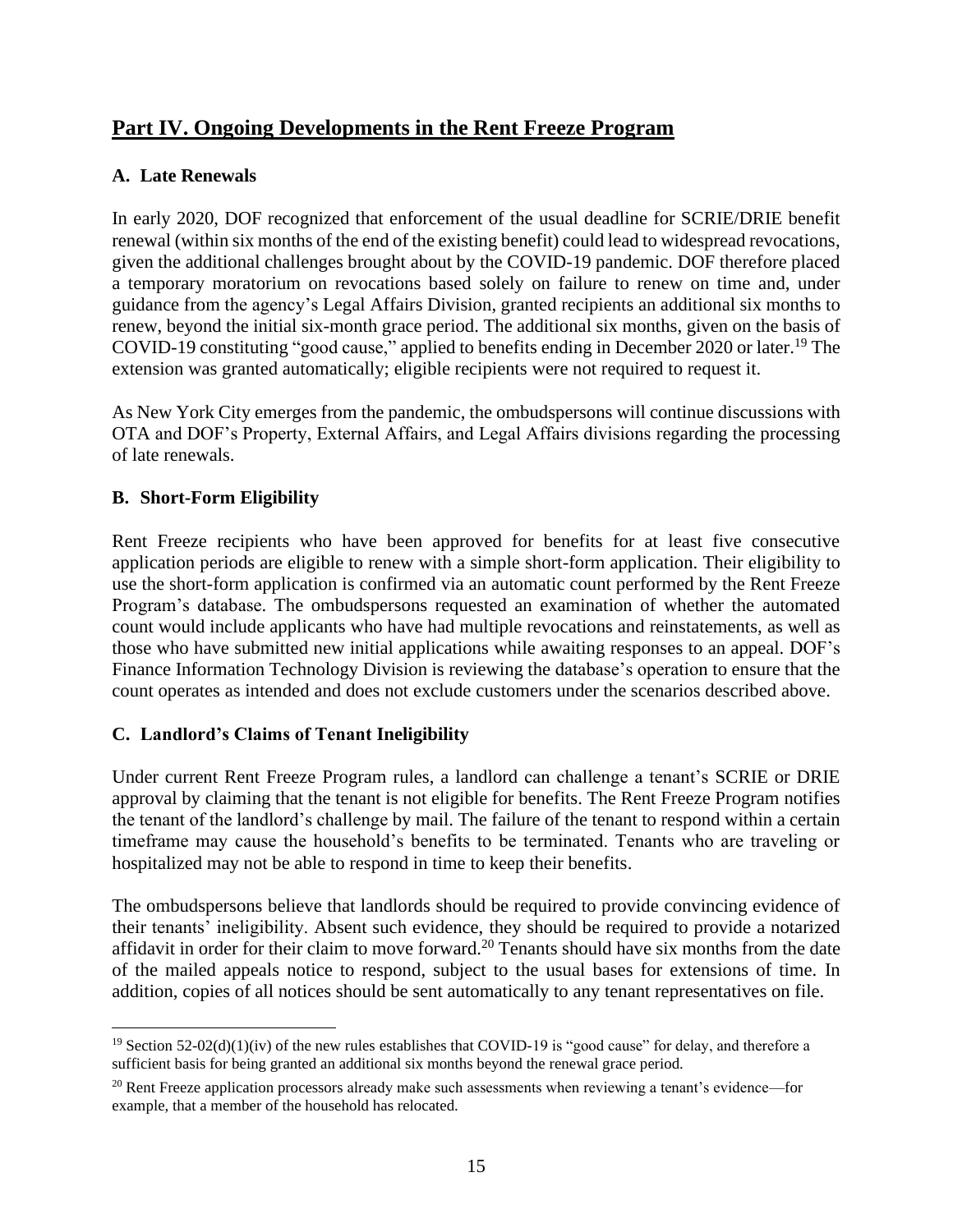The Property Division regularly revises the Rent Freeze Program documents and is in the process of revising the landlord forms. The Property Division and the ombudspersons continue to discuss whether and how the principles described above might be incorporated into the form revisions.

# **D. Outreach by the Ombudspersons**

At the direction of the Taxpayer Advocate, the ombudspersons have intensified their outreach efforts, both directly and through other organizations, with particular emphasis on reaching Rent Freeze Program participants whose access to information about the program has been limited due to COVID-19 restrictions.

The ombudspersons have been especially focused on developing partnerships with organizations that have a broad constituency and already provide housing assistance to their members. For example, the ombudspersons connected with the legal services group at a large public labor union that provides free housing assistance. As the union's housing program staff were already familiar with the Rent Freeze Program, the ombudspersons created a presentation that addressed more complex issues. Upon request, the ombudspersons followed the practitioners' event with a broader presentation open to all of the union's members. This presentation, intended for current and prospective Rent Freeze Program beneficiaries, provided information about the Rent Freeze Program and DOF while also highlighting the resources available through the union.

The ombudspersons intend to continue with this successful "two-tier" approach whenever possible: providing guidance on more complex and substantive Rent Freeze issues to those familiar with the program while presenting general information to current and prospective beneficiaries.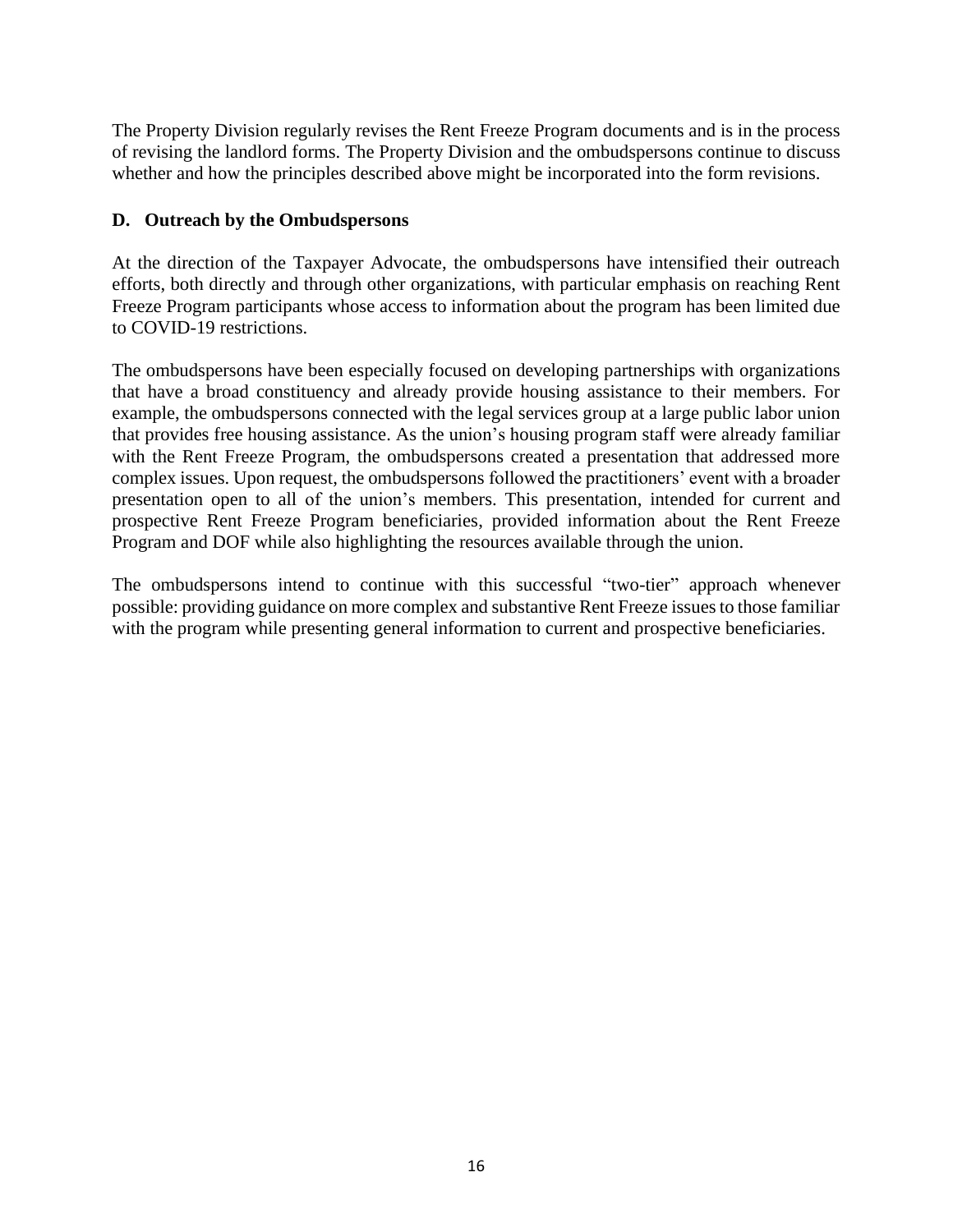# **Part V: Success Stories**

The following are some examples of the matters brought to a successful conclusion by the ombudspersons during the reporting period.

# **A. Reinstating a Lapsed SCRIE Benefit**

A tenant had become increasingly unable to conduct her own affairs and failed to renew her SCRIE benefit. The landlord contacted the tenant's daughter to inform her that the tenant was in danger of being evicted because she had not been paying the entire rent amount. The tenant had been paying only her frozen rent (\$493.31) even after her SCRIE benefit had been revoked in 2018. The daughter submitted a new initial application on her mother's behalf, only to discover that the frozen rent based on the current lease was \$870.78, an amount which exceeded her mother's entire monthly income.

Only after contacting the ombudspersons did the daughter understand that her mother's benefit had been revoked for failure to renew. The daughter explained that as her mother lived alone, the gradual diminishment of her physical and mental capacities had gone unnoticed. The ombudsperson described the process of requesting an extension based on a physical or mental disability and contacted the landlord to explain the circumstances. The process of gathering medical documentation and Social Security benefit letters while offices were still mostly closed due to COVID-19 proved to be an additional challenge for the tenant.

The tenant was approved for an extension and submitted retroactive renewal applications. At that point, ten months had passed since the daughter had first contacted the ombudspersons. SCRIE retroactively reinstated the benefit and the original frozen rent of \$493.31 starting in 2018 and continuing through the tenant's current lease. Based on the retroactive reinstatement, the landlord was issued a total of \$19,487.76 in tax abatement credits, representing the total amount that SCRIE would have issued had the benefit not been revoked.

# **B. Retroactive Application and Benefit Takeover**

A married couple had received SCRIE under the wife's name for several years, until she passed away. The husband, who suffered from several chronic illnesses, had difficulty submitting the necessary documentation to continue the SCRIE benefit under his own name. Two years after his wife's death, the applicant, now in his 80s, finally became the tenant of record (as required to take over his wife's benefit), but by then he had far exceeded the time allotted to submit a Benefit Takeover Application. His application was considered a new initial application and the frozen rent amount was reset.

The applicant's poor health, advanced age, and lack of computer access, in addition to COVID-19 restrictions, meant that compiling the application required an enormous effort. The ombudsperson advised the applicant to file a request for an extension to complete the Benefit Takeover Application. Fortunately, the request was approved. The applicant was able to photograph his documents on his mobile phone and forward them to the ombudsperson, who then compiled and reformatted each page and worked with DOF's Equal Employment Opportunity (EEO) Office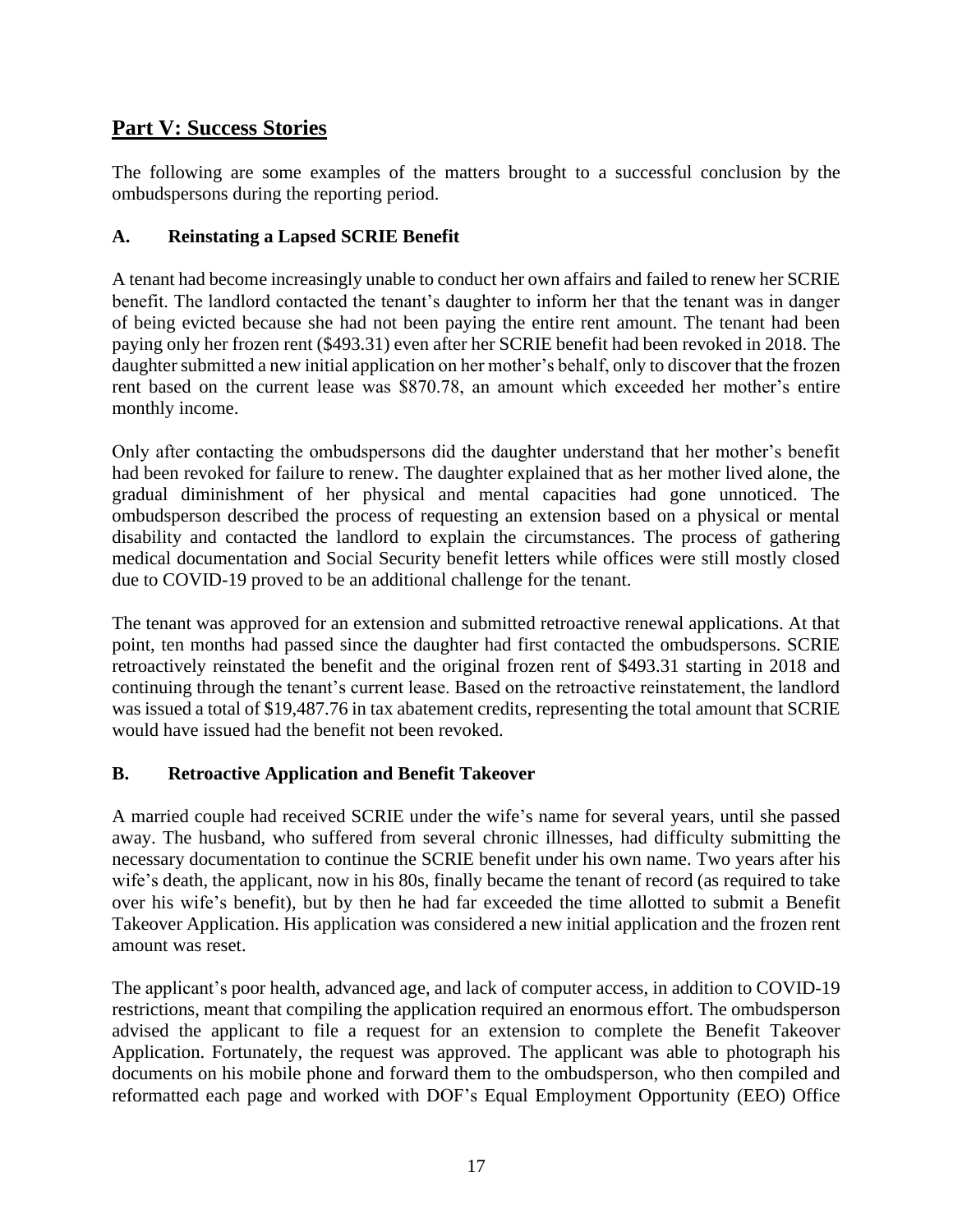(which handles all requests for reasonable accommodations from Rent Freeze Program participants) and the Senior and Disabled Programs (SDP) Unit to ensure that the applicant met all Rent Freeze Program requirements. After nine months of this collaborative effort, the benefit takeover was retroactively approved from 2012, resulting in a total tax abatement credit of \$50,768.08.

# **C. Adjusting Credit Issue**

A SCRIE tenant's son contacted the ombudspersons because the tenant's landlord claimed that the SCRIE credit had been miscalculated and that the tenant was responsible for paying the difference. The ombudsperson investigated and found that when the tenant renewed his SCRIE benefit the previous year, the landlord had not provided him with a copy of the lease. The tenant had submitted a Certification of No Renewal Lease with the renewal application, and DOF approved the renewal without a TAC amount. Unfortunately, neither the tenant nor the landlord updated DOF after finally signing the completed lease. This simple misstep resulted in the calculation of a new TAC amount and tension between the two parties. The ombudsperson communicated frequently with the tenant representative to obtain the proper paperwork and provided the documents to the SDP Unit's processing team. DOF approved the adjustment, resulting in a tax abatement credit of \$750.60.

# **D. Reconstructing a SCRIE Benefit**

An attorney contacted the ombudsperson on behalf of her client, a former Rent Freeze tenant. The attorney was representing the tenant's spouse in a housing court proceeding against the tenant's landlord. A few years prior, the tenant and his spouse were displaced from their apartment when the landlord failed to make the repairs necessary to lift a vacate order by the New York City Department of Housing Preservation and Development.

Amidst the confusion of being displaced, conducting a lengthy court case against the landlord, and coping with ongoing medical issues, the couple could not locate their SCRIE documentation. Their attorney contacted the ombudsperson to request any information regarding the former benefit. The ombudsperson provided the attorney with a benefit history report and noted that the benefit had been revoked in 2019 due to failure to renew. The ombudsperson also informed the attorney of the possibility of a time extension based on medical reasons or other "good cause."

The attorney obtained a signed application and other documentation from her client and added a letter explaining the circumstances. After review by the EEO Office, an extension was granted. The SDP Unit then informed the tenant of the documents necessary for the reinstatement of the benefit. In the end, thanks to the efforts of the ombudsperson, the tenants' attorney, the EEO team, and the SDP Unit, the revocation was lifted and the benefit was reinstated as of 2019, with approval through the tenant's current lease. Based on the retroactive approval at the original frozen rent amount, the landlord was issued a total tax abatement credit of \$1,453.44 for the reinstated benefit period.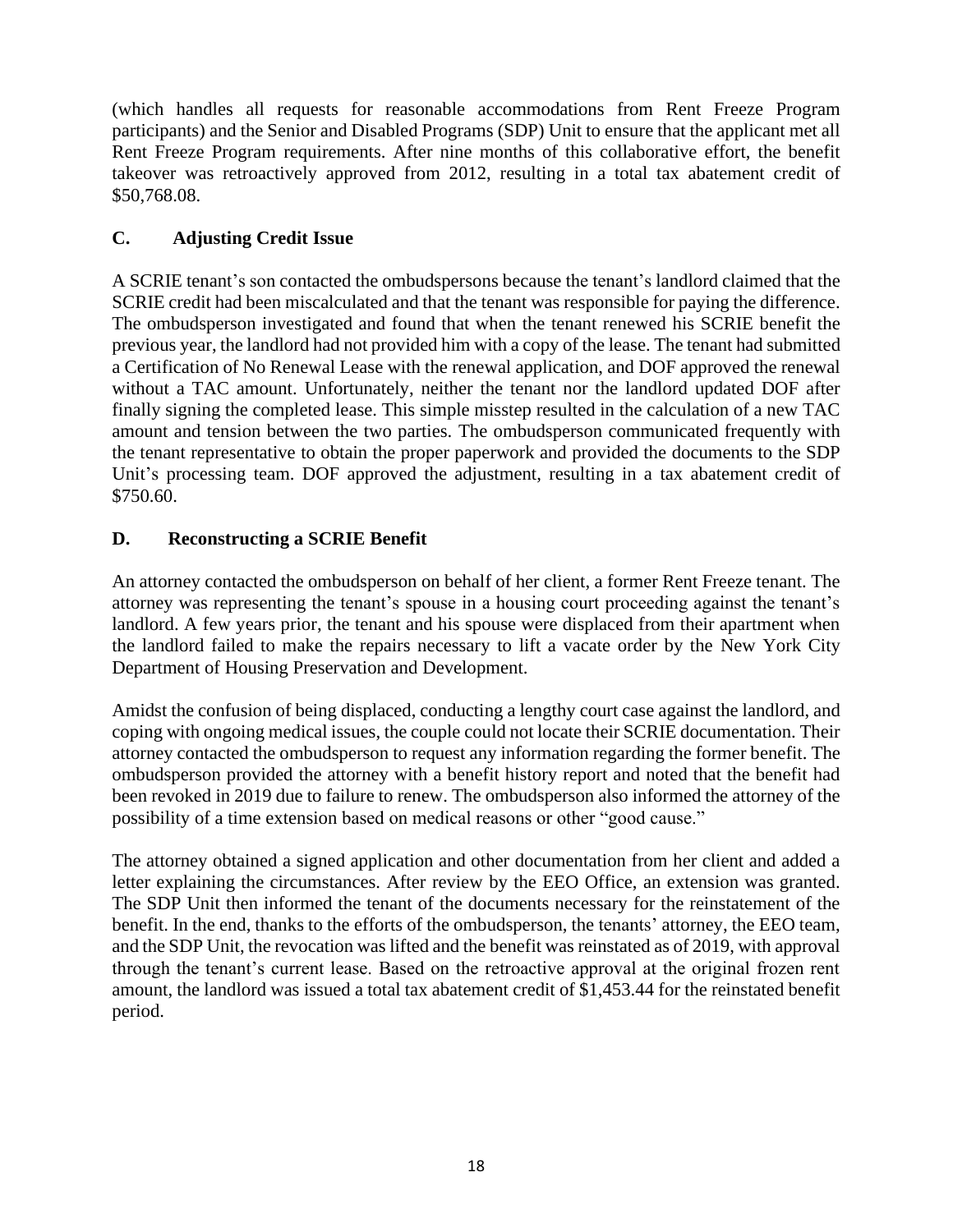# **Part VI: DOF Actions on 2020 Recommendations**

In their 2020 annual report, the ombudspersons made seven recommendations. The status of each recommendation is described below.

# **Recommendation 1: Coronavirus Aid and Its Effect on 2021 SCRIE/DRIE Recipients**

*DOF should make it clear to Rent Freeze applicants that Economic Impact Payments from the CARES Act and other special public benefits expressly given as temporary measures to combat the economic effects of COVID-19 will not be included in Rent Freeze household income calculations.*

# DOF Action:

After reviewing the legislation, IRS publications, and congressional guidance, DOF's Legal Affairs Division concluded that the CARES Act stimulus payment is not income for SCRIE/DRIE eligibility purposes because it is a credit against tax. Legal Affairs also concluded that unemployment benefits, including supplemental federal unemployment benefits, would be included as income for Rent Freeze Program purposes. Legal Affairs' findings regarding stimulus payments and unemployment benefits were provided as guidance to application processors in calculating applicant income.

# **Recommendation 2: Proof of Existing Preferential Rent**

*In conjunction with DOF's Legal Affairs Division, the Property Division should create a new formulation for calculating a tenant's frozen rent as it applies to the Rent Increase Exemption, if:*

- *changes to the frozen rent amount based on HSTPA's provisions regarding preferential rent have led (or would lead) to an increase in the monthly rent currently charged by the landlord versus the rent paid immediately prior to HSTPA's effective date; and*
- *verifiable documentation provided to DOF confirms a regular lower monthly rent in existence prior to HSTPA but not recorded in a lease.*

# DOF Action:

Section 52-12 of the recently promulgated Rules of the City of New York includes a provision stating that tenants with preferential rent and benefits that began prior to the HSTPA effective date could request that their TAC be calculated going forward as the difference between the preferential rent amount and the legal regulated rent amount. The efficacy of this provision is yet to be determined, given the short time that the new rules have been in effect.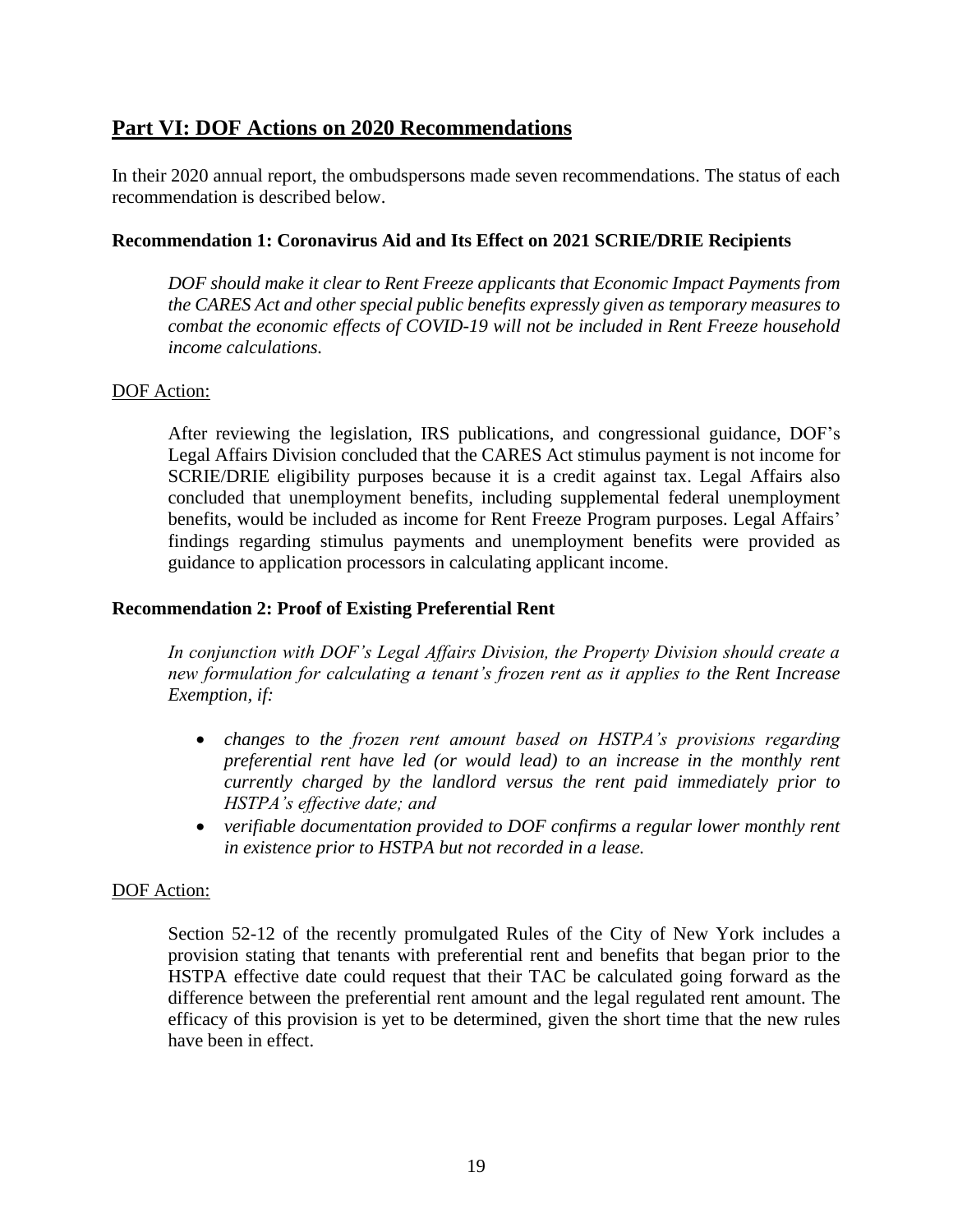### **Recommendation 3: Visual Guides**

*With any notice of missing income documents, DOF should send, electronically or by mail, images of sample documents to give tenants guidance as to what is required to complete the application.*

#### DOF Action:

Together with DOF's External Affairs Division and Senior and Disabled Programs Unit, the ombudspersons produced a sample documents guide that will be accessible directly on the Rent Freeze website and via a QR code that will be provided on SCRIE and DRIE correspondence to tenants.

#### **Recommendation 4: Application Receipt Confirmations**

*The current system of application confirmation should be reviewed. Applicants who mail in applications should be able to confirm receipt by DOF within a reasonable amount of time of delivery to the processing center. Online applications should generate an automatic email that says a file of a certain size or a certain number of pages has been received and will be placed in a queue for review by DOF. If possible, the confirmations should also state the average processing time on the date that the letter/email is sent.*

#### DOF Action:

For mailed documents, the Property Division's current system sends the applicant one of three automated notices: an approval letter, a denial letter, or a request for additional documents. For submissions other than renewal applications, the response workflow is not automated, but applicants typically receive an initial determination within 10 business days, per the Property Division's service level agreement. For adjustments, there is no automatic acknowledgement process, as these are requests for amendment to an already processed application; however, these applications are also typically processed within 10 business days.

For emailed documents, the application processors currently acknowledge receipt via email. The Property Division is working to revise this response to clarify that applications and documents will need to be reviewed and processed before a determination can be made.

#### **Recommendation 5: Notification of Missing Documents**

*DOF should explore ways for application processors to insert details into the autogenerated "missing documents" letter. If this is not practicable, DOF should create a means for applicants to easily access the specific information required to complete the application.*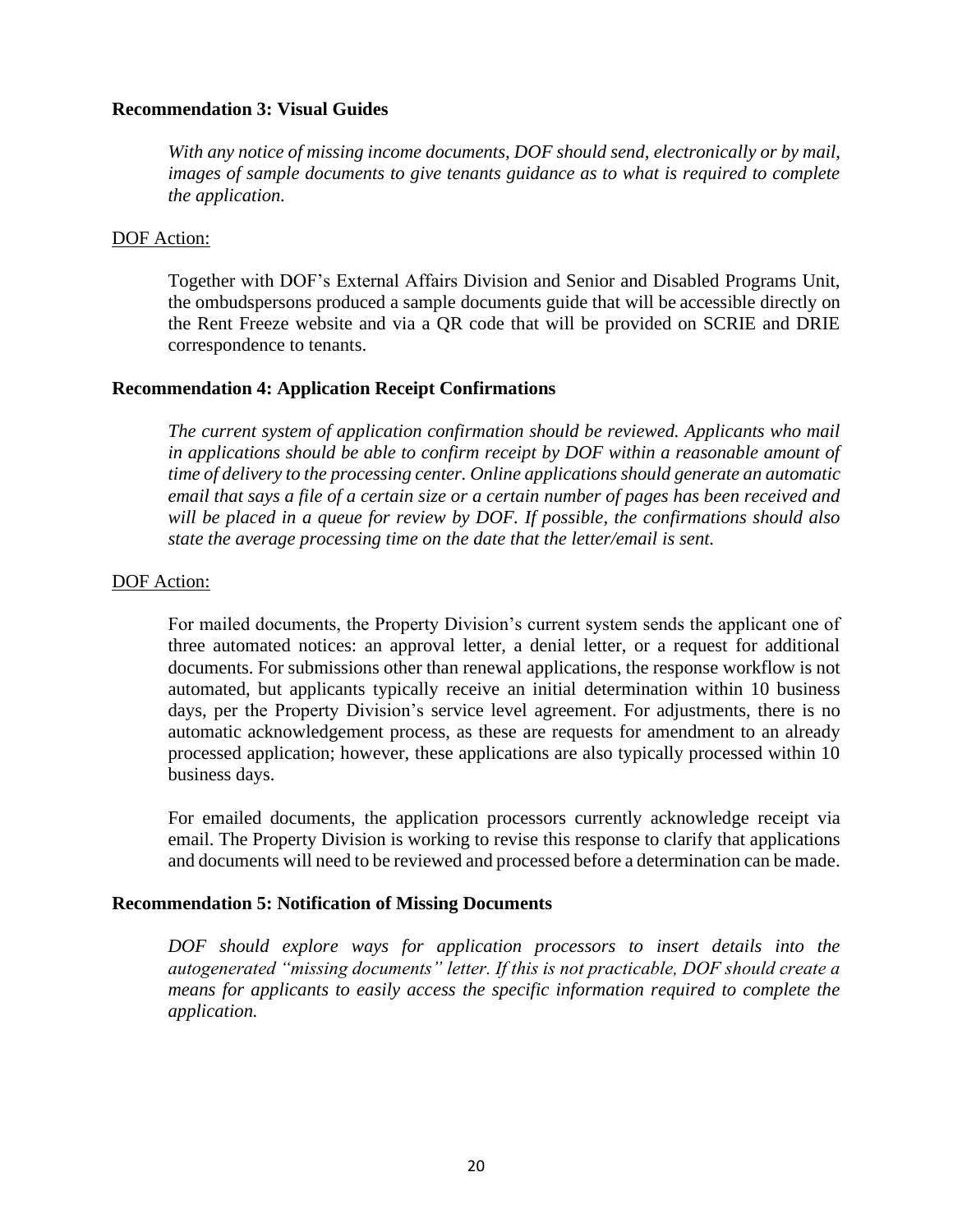### DOF Action:

This enhancement has been included in the Property Division's requests to the Finance Information Technology Division for future upgrades to the Rent Increase Exemption (RIE) database.

#### **Recommendation 6: Automatic Income Verification**

*DOF should establish a Task Force to explore the feasibility, capacity, and potential costs of incorporating automatic income verification system (AIVS) technology into the Rent Freeze Program application process.*

#### DOF Action:

A task force comprising representatives from multiple DOF divisions has convened to perform a comprehensive review of the issues surrounding the incorporation of AIVS into Rent Freeze application processing. The review will prioritize federal and state regulation of personal income tax information and compatibility with Rent Freeze Program rules and processes.

#### **Recommendation 7: "Know Your Rights" Information Sessions for Tenants**

*DOF should include with their Rent Freeze materials a list of basic tenants' references to relevant City resources, such as the Tenant Hotline accessible through 311 and the Rent Freeze webpage.*

#### DOF Action:

Over the past year, the ombudspersons have noticed a greater awareness of tenants' rights resources, particularly due to efforts by the Mayor's Office. The ombudspersons are exploring ways to connect Rent Freeze applicants to resources available via the Mayor's Office and other tenant support resources. The ombudspersons are also working with DOF's webmaster to include relevant tenant resource links on the Rent Freeze website.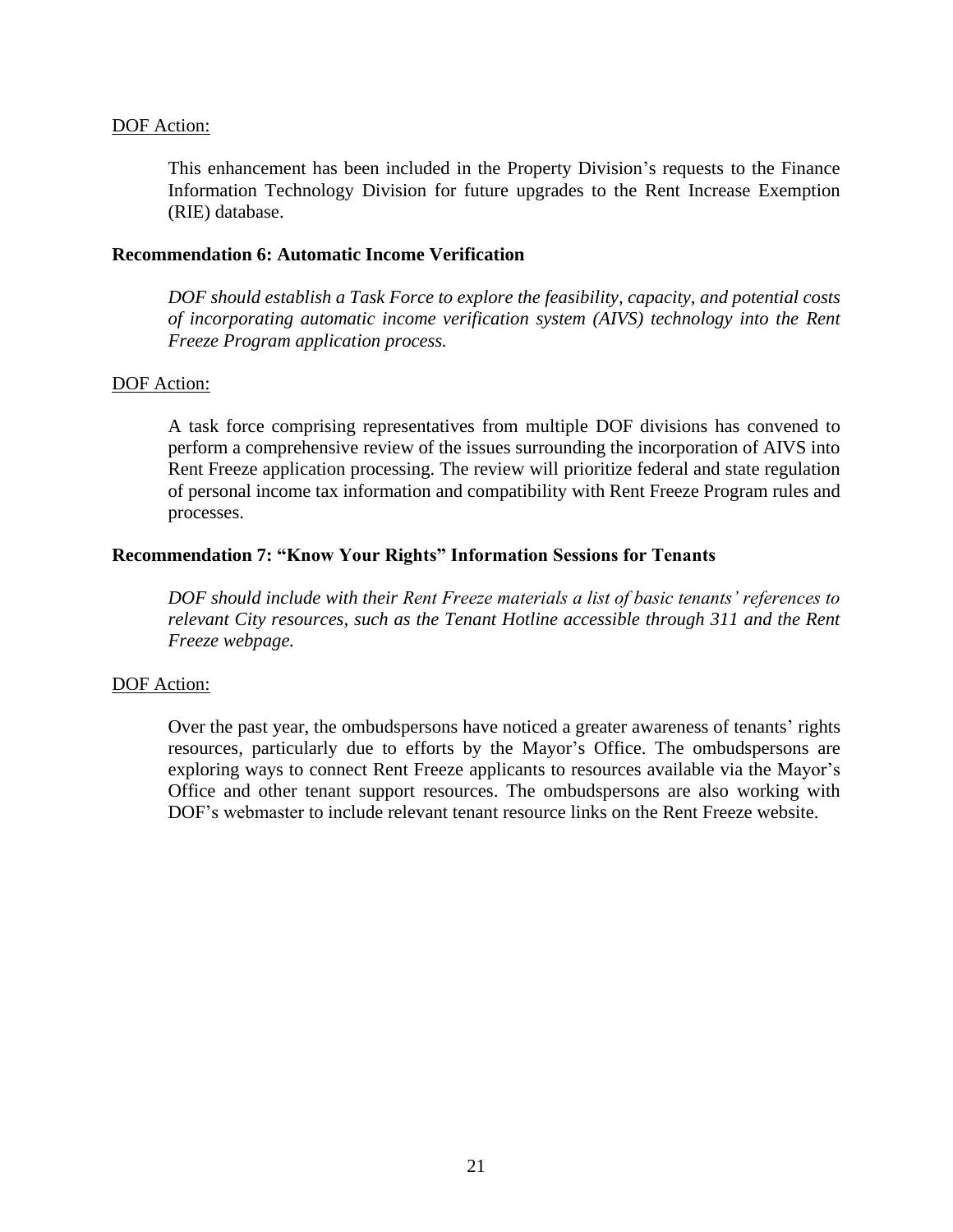| <b>APPENDIX I</b> |  |                                                                               |
|-------------------|--|-------------------------------------------------------------------------------|
|                   |  | <b>Ombudspersons' Case and Inquiry Dollar Impact by City Council District</b> |

| <b>District/ Council Member</b> |                      |                |         | <b>Number of Inquiries</b> |         |                |                | <b>Number of Cases</b> |                |                | \$ Impact |           |           |           |           |  |
|---------------------------------|----------------------|----------------|---------|----------------------------|---------|----------------|----------------|------------------------|----------------|----------------|-----------|-----------|-----------|-----------|-----------|--|
|                                 |                      | 2017-18        | 2018-19 | 2019-20                    | 2020-21 | 2016-17        | 2017-18        | 2018-19                | 2019-20        | 2020-21        | 2016-17   | 2017-18   | 2018-19   | 2019-20   | 2020-21   |  |
| 1                               | M. Chin              | 29             | 25      | 14                         | 11      | 5              | 12             | 11                     | 6              | 14             | \$6,646   | \$34,646  | \$454     | \$13,558  | \$52,219  |  |
| $\overline{2}$                  | C. Rivera            | 51             | 41      | 24                         | 21      | 12             | 13             | 19                     | 11             | 20             | \$45,147  | \$63,058  | \$18,604  | \$9,610   | \$12,333  |  |
| 3                               | C. Johnson           | 47             | 49      | 32                         | 37      | 12             | 10             | 23                     | 18             | 32             | \$22,194  | \$1,316   | \$53,583  | \$98,304  | \$45,105  |  |
| 4                               | K. Powers            | 40             | 43      | 24                         | 19      | 9              | 8              | $\overline{7}$         | 14             | 21             | \$14,694  | \$14,786  | \$25,908  | \$32,662  | \$16,737  |  |
| 5                               | <b>B.</b> Kallos     | 68             | 58      | 35                         | 20      | 15             | 15             | 17                     | 13             | 18             | \$47,194  | \$25,300  | \$26,074  | \$14,278  | \$37,265  |  |
| 6                               | H. Rosenthal         | 62             | 56      | 20                         | 26      | 15             | 13             | 18                     | 10             | 18             | \$61,619  | \$15,581  | \$49,291  | \$20,210  | \$54,240  |  |
| $\overline{7}$                  | M. Levine            | 84             | 62      | 16                         | 23      | 6              | 21             | 22                     | 18             | 14             | \$61,463  | \$12,761  | \$86,218  | \$43,037  | \$79,107  |  |
| 8                               | D. Ayala             | 17             | 18      | 6                          | 9       | 6              | $\overline{4}$ | 3                      | 4              | 7 <sup>1</sup> | \$5,279   | \$2,577   | \$26,357  | \$2,415   | \$11,016  |  |
| 9                               | <b>B.</b> Perkins    | 62             | 50      | 15                         | 15      | 10             | 9              | 10                     | 15             | 14             | \$39,075  | \$20,250  | \$17,561  | \$11,523  | \$26,082  |  |
| 10                              | Y. Rodriguez         | 144            | 129     | 44                         | 57      | 31             | 29             | 46                     | 24             | 45             | \$128,988 | \$119,052 | \$172,294 | \$104,985 | \$108,004 |  |
| 11                              | E. Dinowitz          | 51             | 53      | 9                          | 19      | $\overline{7}$ | $7^{\circ}$    | 12                     | 10             | 6              | \$24,223  | \$13,407  | \$3,095   | \$31,271  | \$3,382   |  |
| 12                              | K. Riley             | 14             | 15      | 8                          | 12      | $\overline{3}$ | $\circ$        | 6                      | $\overline{7}$ | 5              | \$0       | \$0       | \$7,577   | \$4,179   | \$26,591  |  |
| 13                              | M. Gjonaj            | 11             | 22      | $7^{\circ}$                | 10      | $\mathbf 0$    | $\overline{2}$ | 5                      | 3              | 10             | Ś0        | \$9,175   | \$5,826   | \$10,951  | \$22,933  |  |
| 14                              | F. Cabrera           | 56             | 47      | 18                         | 31      | 8              | 10             | 12                     | 10             | 20             | \$24,036  | \$12,938  | \$8,866   | \$38,883  | \$32,551  |  |
| 15                              | O. Feliz             | 43             | 47      | 5                          | 11      | 11             | 9              | 9                      | 8              | 11             | \$36,980  | \$6,054   | \$32,697  | \$31,575  | \$7,319   |  |
| 16                              | V. Gibson            | 38             | 32      | 12                         | 18      | 9              | 10             | 18                     | 8              | 13             | \$24,295  | \$8,061   | \$43,317  | \$11,695  | \$30,776  |  |
| 17                              | R. Salamanca Jr.     | 18             | 13      | 3                          | 6       | $\overline{3}$ | $\overline{4}$ | 4                      | 4              | 10             | \$6,272   | \$39,094  | \$6,338   | \$3,675   | \$6,180   |  |
| 18                              | R. Diaz, Sr.         | 24             | 30      | 6                          | 8       | $\overline{2}$ | 6              | $\overline{7}$         | $\overline{2}$ | 8              | \$862     | \$872     | \$11,922  | \$22,314  | \$7,342   |  |
| 19                              | P. Vallone           | $\overline{7}$ | 9       | 1                          | 5       | $\overline{2}$ | $\circ$        | 3                      | $\overline{2}$ | $\overline{3}$ | \$20,917  | \$0       | \$0       | \$0       | \$5,010   |  |
| 20                              | P. Koo               | 38             | 30      | $\overline{7}$             | 9       | $\mathbf{1}$   | $7^{\circ}$    | 17                     | 11             | 13             | \$7,036   | \$15,298  | \$25,014  | \$34,181  | \$10,728  |  |
| 21                              | F. Moya              | 28             | 19      | 6                          | 6       | $\overline{7}$ | 6              | 9                      | 8              | $\overline{4}$ | \$26,058  | \$1,770   | \$22,040  | \$10,411  | \$21,577  |  |
| 22                              | [Vacant]             | 13             | 10      | 4                          | 6       | $\overline{2}$ | 3              | 4                      | 8              | 5              | \$22,880  | \$0       | \$1,447   | \$6,737   | \$24,641  |  |
| 23                              | <b>B.</b> Grodenchik | 16             | 5       | 9                          | 6       | $\overline{4}$ | 6              | 3                      | 6              | 10             | \$2,269   | \$4,339   | \$39,261  | \$28,439  | \$22,297  |  |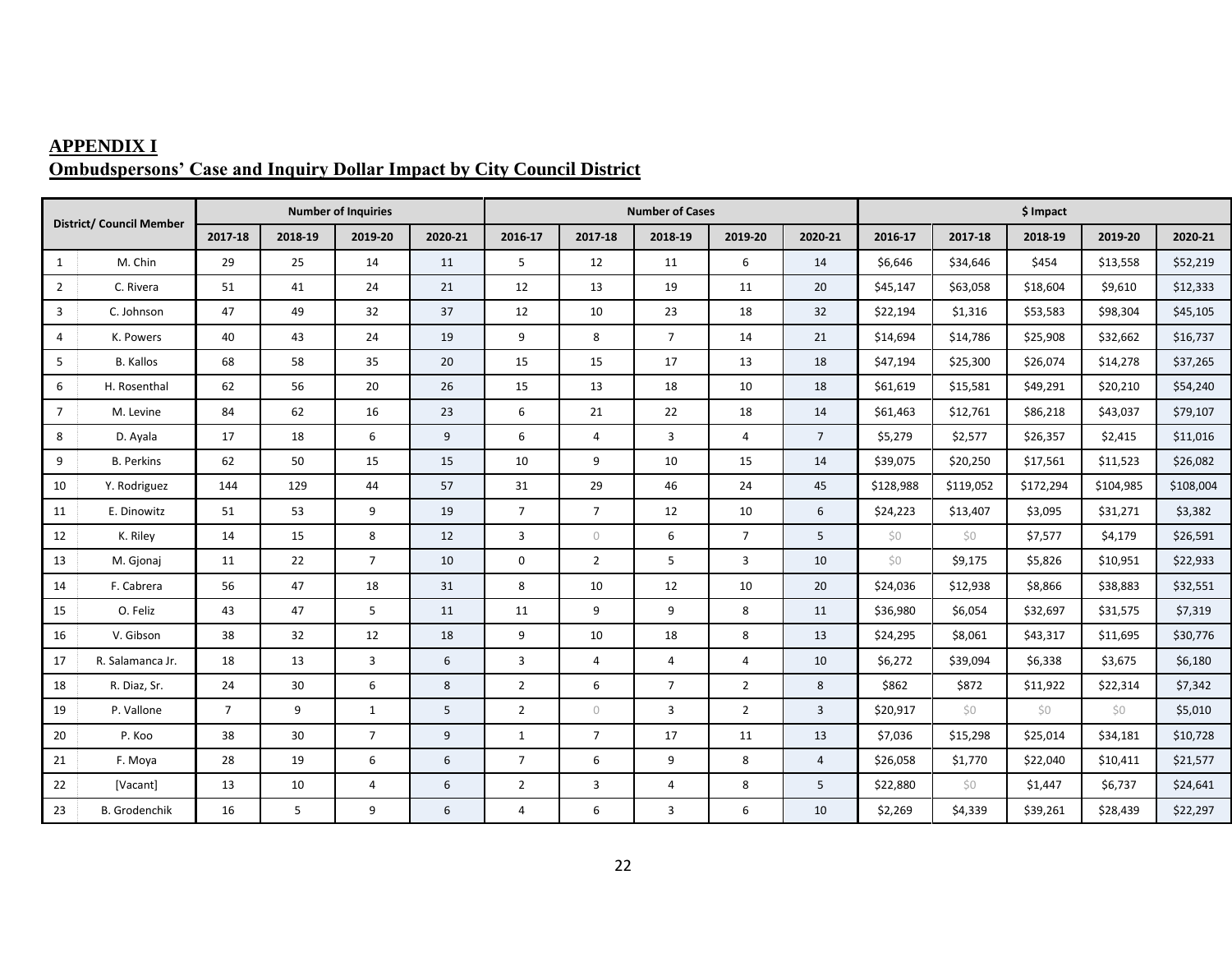|    |                                 |                |                | <b>Number of Inquiries</b> |                  |                     |                         | <b>Number of Cases</b> |                     |                  | \$ Impact |          |          |          |          |
|----|---------------------------------|----------------|----------------|----------------------------|------------------|---------------------|-------------------------|------------------------|---------------------|------------------|-----------|----------|----------|----------|----------|
|    | <b>District/ Council Member</b> | 2017-18        | 2018-19        | 2019-20                    | 2020-21          | 2016-17             | 2017-18                 | 2018-19                | 2019-20             | 2020-21          | 2016-17   | 2017-18  | 2018-19  | 2019-20  | 2020-21  |
| 24 | J. Gennaro                      | 25             | 24             | 6                          | 12               | $\overline{3}$      | $\overline{7}$          | 6                      | 5                   | $\overline{3}$   | \$507     | \$28,230 | \$2,413  | \$21,018 | \$2,629  |
| 25 | D. Dromm                        | 60             | 27             | 6                          | 10               | $\boldsymbol{6}$    | 14                      | 12                     | $\sqrt{5}$          | $\boldsymbol{6}$ | \$21,799  | \$37,295 | \$32,935 | \$3,678  | \$13,675 |
| 26 | J. Van Bramer                   | 35             | 23             | $\overline{7}$             | 11               | 8                   | $\overline{\mathbf{3}}$ | 11                     | 9                   | 8                | \$16,645  | \$146    | \$4,163  | \$21,956 | \$13,298 |
| 27 | I. D. Miller                    | 13             | $\overline{4}$ | $\mathbf{1}$               | $\overline{4}$   | $\overline{2}$      | $\circlearrowright$     | $\mathbf{1}$           | $\overline{3}$      | 6                | \$519     | \$0      | \$5,539  | \$528    | \$7,322  |
| 28 | A. Adams                        | 3              | $\bigcirc$     | $\mathbf{1}$               | $\mathbf{1}$     | 3                   | 3                       | $\circlearrowright$    | $\bigcirc$          | $\circledcirc$   | \$10,267  | \$0      | \$0      | \$0      | \$0      |
| 29 | K. Koslowitz                    | 56             | 56             | 21                         | 18               | 5                   | 9                       | 19                     | 9                   | 17               | \$11,834  | \$20,874 | \$46,583 | \$39,642 | \$28,303 |
| 30 | R. Holden                       | $\overline{7}$ | 14             | $2^{\circ}$                | $\overline{2}$   | $\overline{3}$      | 5                       | $\mathbf{1}$           | $\circlearrowright$ | $\overline{2}$   | \$6,886   | \$3,525  | \$0      | \$0      | \$3,584  |
| 31 | S. Brooks-Powers                | 9              | $\overline{4}$ | $\overline{2}$             | $\boldsymbol{6}$ | $\circlearrowright$ | $\mathbf{1}$            | $\mathbf{1}$           | $\overline{2}$      | 6                | \$0       | \$0      | \$0      | \$1,300  | \$6,088  |
| 32 | E. Ulrich                       | $\overline{7}$ | 12             | $\mathbf{1}$               | 5                | $\circlearrowright$ | $\overline{2}$          | $\overline{2}$         | $\mathbf{1}$        | $\overline{2}$   | \$0       | \$0      | \$2,730  | \$1,170  | \$2,038  |
| 33 | S. Levin                        | 27             | 16             | 6                          | 6                | $\mathbf{1}$        | 6                       | $\overline{3}$         | $\overline{4}$      | 8                | \$1,591   | \$8,543  | \$1,068  | \$21,244 | \$7,801  |
| 34 | A. Reynoso                      | 13             | 30             | 6                          | 10               | 4                   | $\overline{3}$          | 6                      | 5                   | 9                | \$0       | \$9,262  | \$9,980  | \$13,614 | \$6,377  |
| 35 | L. Cumbo                        | 32             | 24             | 15                         | 11               | 9                   | 16                      | $\overline{2}$         | 6                   | 12               | \$25,720  | \$37,308 | \$0      | \$10,859 | \$11,259 |
| 36 | R. Cornegy Jr.                  | 17             | 9              | $\overline{2}$             | $\overline{3}$   | 5                   | $\mathbf{1}$            | $\overline{2}$         | 5                   | 10               | \$1,340   | \$0      | Ś0       | \$2,763  | \$18,062 |
| 37 | D.V.Diaz                        | 6              | 13             | $\overline{3}$             | 6                | $\mathbf{1}$        | 3                       | $\overline{3}$         | $\mathbf{3}$        | 9                | \$327     | \$512    | \$2,419  | \$965    | \$4,853  |
| 38 | C. Menchaca                     | 18             | 13             | 5 <sup>5</sup>             | $\overline{3}$   | $\mathbf{1}$        | $\overline{4}$          | 6                      | $\circlearrowright$ | $\overline{4}$   | \$1,692   | \$449    | \$12,686 | \$0      | \$1,773  |
| 39 | <b>B.</b> Lander                | 21             | 19             | 8                          | 12               | 5                   | $2^{\circ}$             | $\overline{3}$         | $\mathbf{3}$        | 18               | \$3,010   | \$0      | \$0      | \$1,247  | \$26,921 |
| 40 | M. Eugene                       | 126            | 52             | 17                         | 25               | 6                   | 17                      | 8                      | 12                  | 24               | \$24,177  | \$87,422 | \$19,297 | \$27,185 | \$43,688 |
| 41 | A. Ampry-Samuel                 | 31             | 25             | 8                          | 14               | 5                   | 5                       | 10                     | 5                   | 10               | \$26,787  | \$1,310  | \$19,685 | \$16,339 | \$2,581  |
| 42 | I. Barron                       | 13             | 12             | 5                          | $\overline{4}$   | $\bigcirc$          | 5                       | $\mathsf 3$            | $\mathbf{3}$        | $\overline{2}$   | \$0       | \$7,140  | \$13,259 | \$4,824  | \$1,291  |
| 43 | J. Brannan                      | 23             | 31             | 10                         | $\overline{7}$   | 5                   | 3                       | $\overline{4}$         | 4                   | 5                | \$27,430  | \$1,030  | \$448    | \$2,345  | \$3,640  |
| 44 | K. Yeger                        | 22             | 26             | $\overline{3}$             | 8                | 4                   | $\overline{4}$          | 10                     | $\mathbf{1}$        | 6                | \$28,873  | \$7,345  | \$45,029 | \$1,382  | \$22,255 |
| 45 | F. Louis                        | 35             | 23             | 6                          | 18               | $\overline{3}$      | 5                       | 8                      | $\overline{2}$      | 15               | \$13,290  | \$134    | \$10,383 | \$912    | \$49,989 |
| 46 | A. Maisel                       | $\mathbf{1}$   | $\bigcirc$     | $\overline{2}$             | $\overline{4}$   | $\mathbf{1}$        | $\circ$                 | $\circlearrowright$    | $\circlearrowright$ | 5                | \$0       | \$0      | \$0      | \$0      | \$21,329 |
| 47 | M. Treyger                      | 27             | 16             | $\overline{4}$             | 8                | 6                   | 13                      | $\overline{7}$         | $\overline{2}$      | $\overline{3}$   | \$31,019  | \$56,575 | \$45,768 | \$8,763  | \$17,075 |
| 48 | [Vacant]                        | 53             | 42             | 11                         | 20               | 14                  | 14                      | 11                     | 9                   | 9                | \$94,253  | \$51,184 | \$15,814 | \$17,836 | \$36,580 |
| 49 | D. Rose                         | 6              | $\overline{4}$ | $\circ$                    | $\cup$           | $\circ$             | $\circ$                 | $\mathbf{1}$           | $\circ$             | $\mathbf{1}$     | \$0       | \$0      | \$0      | \$0      | \$407    |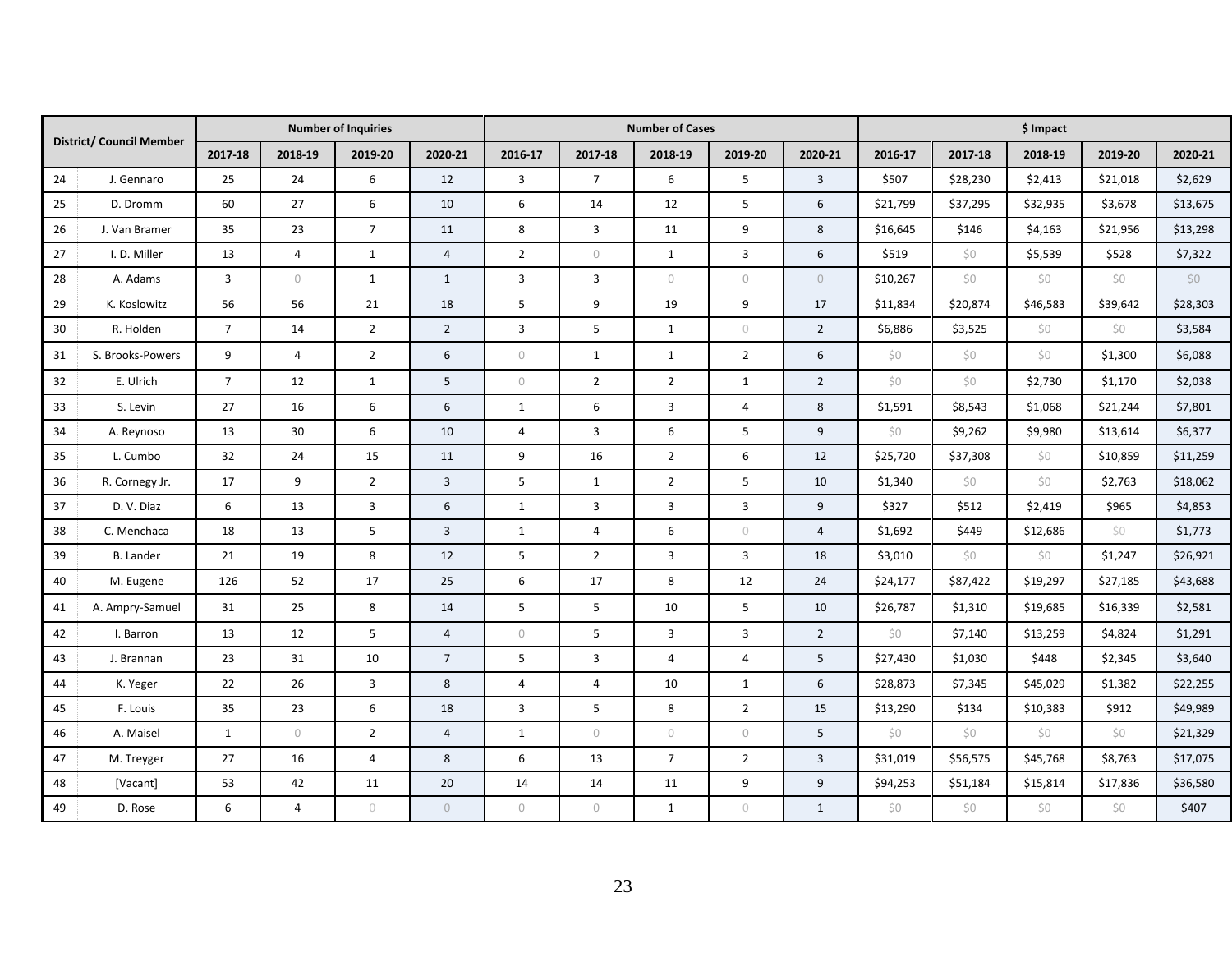| District/ Council Member |            |         |         | <b>Number of Inquiries</b> |         |         |         | <b>Number of Cases</b> |         |         | \$ Impact |           |           |           |             |  |
|--------------------------|------------|---------|---------|----------------------------|---------|---------|---------|------------------------|---------|---------|-----------|-----------|-----------|-----------|-------------|--|
|                          |            | 2017-18 | 2018-19 | 2019-20                    | 2020-21 | 2016-17 | 2017-18 | 2018-19                | 2019-20 | 2020-21 | 2016-17   | 2017-18   | 2018-19   | 2019-20   | 2020-21     |  |
| 50                       | S. Matteo  |         | Ω       |                            |         |         |         |                        |         |         | \$22,787  | \$20,124  | \$4,757   | Ś0        | \$4,320     |  |
| -51                      | J. Borelli |         |         |                            |         |         |         |                        |         |         | Ś0        | ŚΛ        | ŚΩ        | ćη        |             |  |
|                          | $N/A^*$    | 149     | 147     | 45                         |         |         |         |                        |         |         | Ś0        | ŚΛ        | ŚΩ        | ćη        |             |  |
|                          | Total      | 1804    | 1538    | 532                        | 621     | 284     | 351     | 433                    | 323     | 525     | \$998,880 | \$798,745 | \$978,700 | \$804,463 | \$1,020,572 |  |

\*Inquiries from persons outside of the five boroughs or where the tenant's address was not provided were categorized as "N/A" for purposes of this chart.